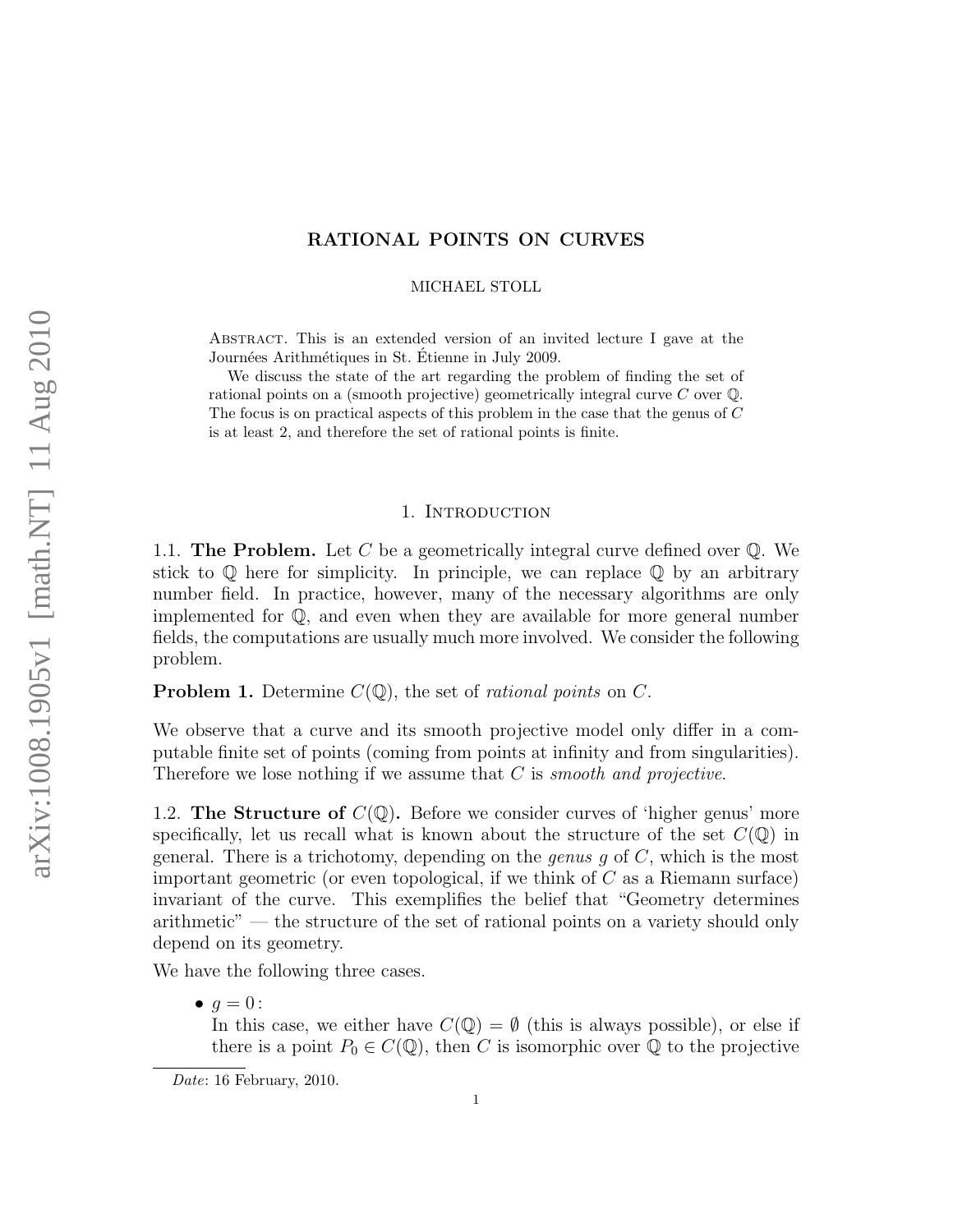line  $\mathbb{P}^1$ . Any such isomorphism will give us a parameterization of  $C(\mathbb{Q})$ in terms of rational functions in one variable. Probably the best-known example is the unit circle  $x^2 + y^2 = 1$ , whose points can be rationally parameterized in the following way.

$$
t\longmapsto \Big(\frac{1-t^2}{1+t^2},\frac{2t}{1+t^2}\Big)
$$

As t runs through  $\mathbb{P}^1(\mathbb{Q}) = \mathbb{Q} \cup \{\infty\}$ , its image runs through all the rational points on the unit circle. So such a parameterization gives us a finite description of the set  $C(\mathbb{Q})$ .

 $\bullet$   $q=1$  :

We either have  $C(\mathbb{Q}) = \emptyset$ , or else if there is a point  $P_0 \in C(\mathbb{Q})$ , then  $(C, P_0)$  is an *elliptic curve*. So C has a geometrically defined structure as an abelian group with  $P_0$  as its origin. This implies that  $C(\mathbb{Q})$  is also an abelian group with origin  $P_0$ . Mordell [\[34\]](#page-19-0) has shown that  $C(\mathbb{Q})$  is finitely generated. (Weil [\[55\]](#page-20-0) has extended this to elliptic curves and, more generally, Jacobian varieties over arbitrary number fields.) In particular, we can describe  $C(\mathbb{Q})$  by listing generators of this group.

 $\bullet$   $q \geq 2$ :

This is the case of 'higher genus'. Mordell [\[34\]](#page-19-0) has conjectured, and Falt-ings [\[20\]](#page-18-0) has proved that the set  $C(\mathbb{Q})$  is always *finite*. In particular, we can describe  $C(\mathbb{Q})$  by simply listing the finitely many points.

We see that in each case, there is a finite description of  $C(\mathbb{Q})$ . The precise version of Problem [1](#page-0-0) above therefore asks for an algorithm that provides this description. Before we consider the higher genus case in detail, let us give a short discussion of the other two cases.

1.3. Genus Zero. If C is a smooth projective geometrically integral curve of genus 0 (over any field k), then C is isomorphic to a smooth *conic*. If we can compute in  $k$ , then we can find an explicit such isomorphism. This can be done by computing a basis of the Riemann-Roch space of an anticanonical divisor; the map to  $\mathbb{P}^2$  given by this basis provides the desired isomorphism.

Now let  $k = \mathbb{Q}$  again. Like all quadrics, conics C satisfy the Hasse Principle: If  $C(\mathbb{Q}) = \emptyset$ , then  $C(\mathbb{R}) = \emptyset$  or  $C(\mathbb{Q}_p) = \emptyset$  for some prime p, where  $\mathbb{Q}_p$  is the field of p-adic numbers. For future reference, we make the followinf definition.

**Definition 2.** The curve C has points everywhere locally, if  $C(\mathbb{R}) \neq \emptyset$  and  $C(\mathbb{Q}_p)\neq \emptyset$  for all primes p.

The Hasse Principle then states that a curve that has points everywhere locally must also have rational points.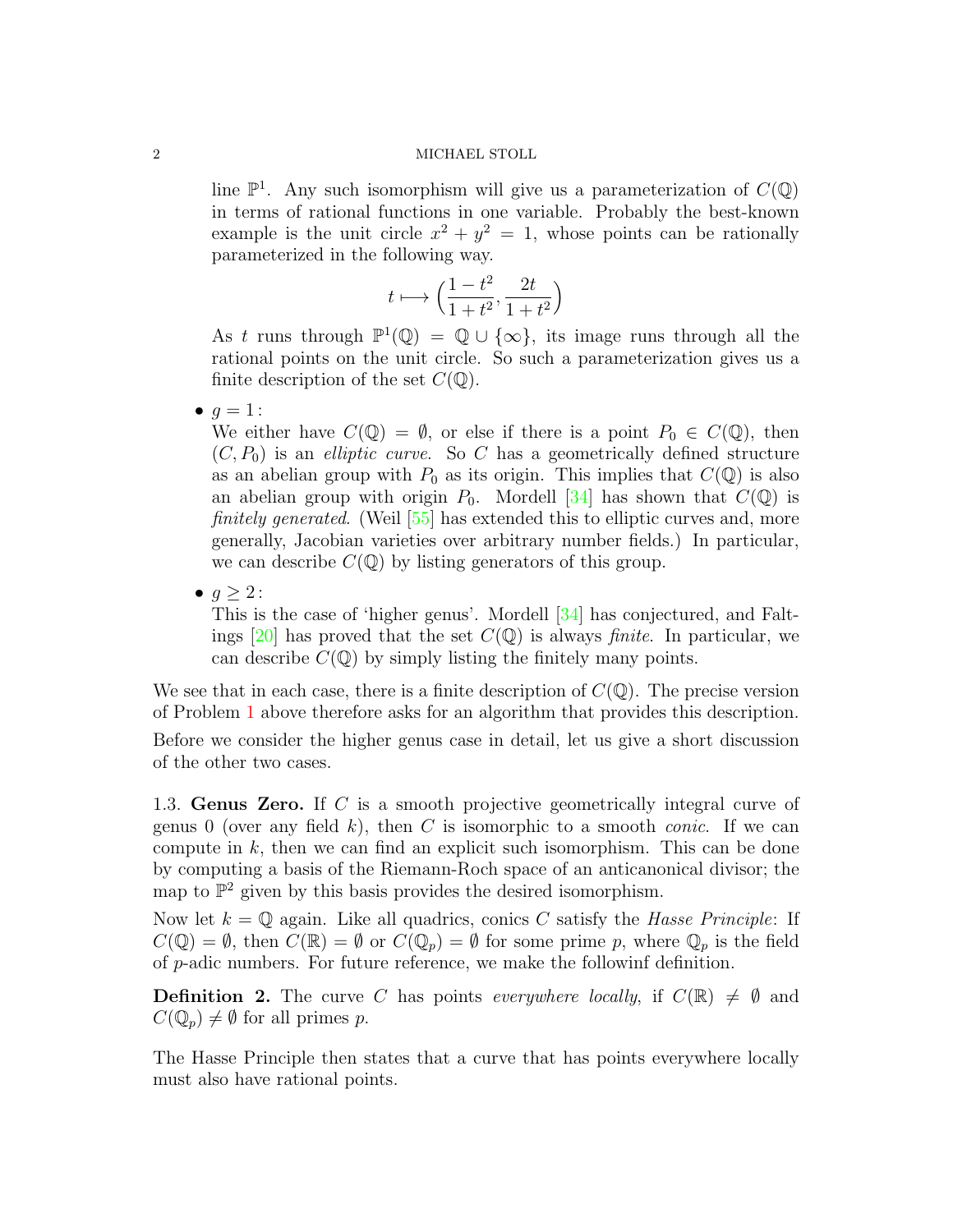Let us assume that  $C$  is given by a ternary quadratic form with integral coefficients. Then  $C(\mathbb{Q}_p) \neq \emptyset$  whenever p does not divide the discriminant of the quadratic form (we use the fact that smooth conics over finite fields always have rational points, plus Hensel's Lemma to lift to a p-adic point). So there are only finitely many primes to check in addition to  $C(\mathbb{R})$ . (One should note, however, that in general one has to factor the discriminant, which can be difficult.) For each given prime, Hensel's Lemma gives us an upper bound for the p-adic precision needed. So the check whether C has points everywhere locally reduces to a finite computation. Therefore we can *decide* if  $C(\mathbb{Q})$  is empty or not. This is still true for a number field in place of Q.

If  $C(\mathbb{Q}) \neq \emptyset$  and we know the 'bad' primes (those dividing the discriminant), then there is an efficient procedure that exhibits a point  $P_0 \in C(\mathbb{Q})$ , see for example [\[44\]](#page-19-1). This can be seen as a 'minimization' process that finds a Q-isomorphic curve with good reduction at all primes, followed by a 'reduction' process based on lattice basis reduction [\[30\]](#page-19-2) that brings the curve into the standard form  $y^2 = xz$ , which has some obvious points. This last (reduction) part of the procedure has, to my knowledge, not yet been generalized to arbitrary number fields in a satisfactory way.

Given  $P_0 \in C(\mathbb{Q})$ , we can easily compute an isomorphism  $\phi: C \to \mathbb{P}^1$  by projecting away from  $P_0$ . The inverse of  $\phi$  then provides us with the desired parameterization of  $C(\mathbb{Q})$ .

1.4. Genus One. For curves of positive genus, the Hasse Principle no longer holds in general. So there is no easy way to check if the curve has rational points or not. If we cannot find a rational point, but  $C$  has points everywhere locally, then we can try to use a *descent* computation. For  $n \geq 2$ , *n*-descent consists in computing a finite number of *n*-coverings of  $C$  such that each of these *n*-coverings has points everywhere locally and every rational point on C is the image of a rational point on one of the *n*-coverings. An *n-covering* is a morphism  $\pi : D \to C$ of curves over  $\mathbb{Q}$  that over  $\mathbb{Q}$  is isomorphic to the multiplication-by-n map  $E \to E$ , where E is  $C/\mathbb{Q}$  considered as an elliptic curve. In principle, this computation is possible for every  $C$  and every n over every number field. In practice however, this is feasible only in a few cases.

- $y^2$  = quartic in x and  $n = 2$  [\[11,](#page-18-1) [33\]](#page-19-3);
- intersections of two quadrics in  $\mathbb{P}^3$  and  $n = 2$  [\[45\]](#page-19-4);
- plane cubics and  $n = 3$  (this is a current PhD project).

If the finite set of relevant n-coverings turns out to be empty, this proves that  $C(\mathbb{Q}) = \emptyset$ . If we assume that Shafarevich-Tate groups of elliptic curves do not contain nontrivial infinitely divisible elements (this assumption is weaker than the standard conjecture that  $III(E/\mathbb{Q})$  is finite), then it follows that if  $C(\mathbb{Q}) = \emptyset$ , then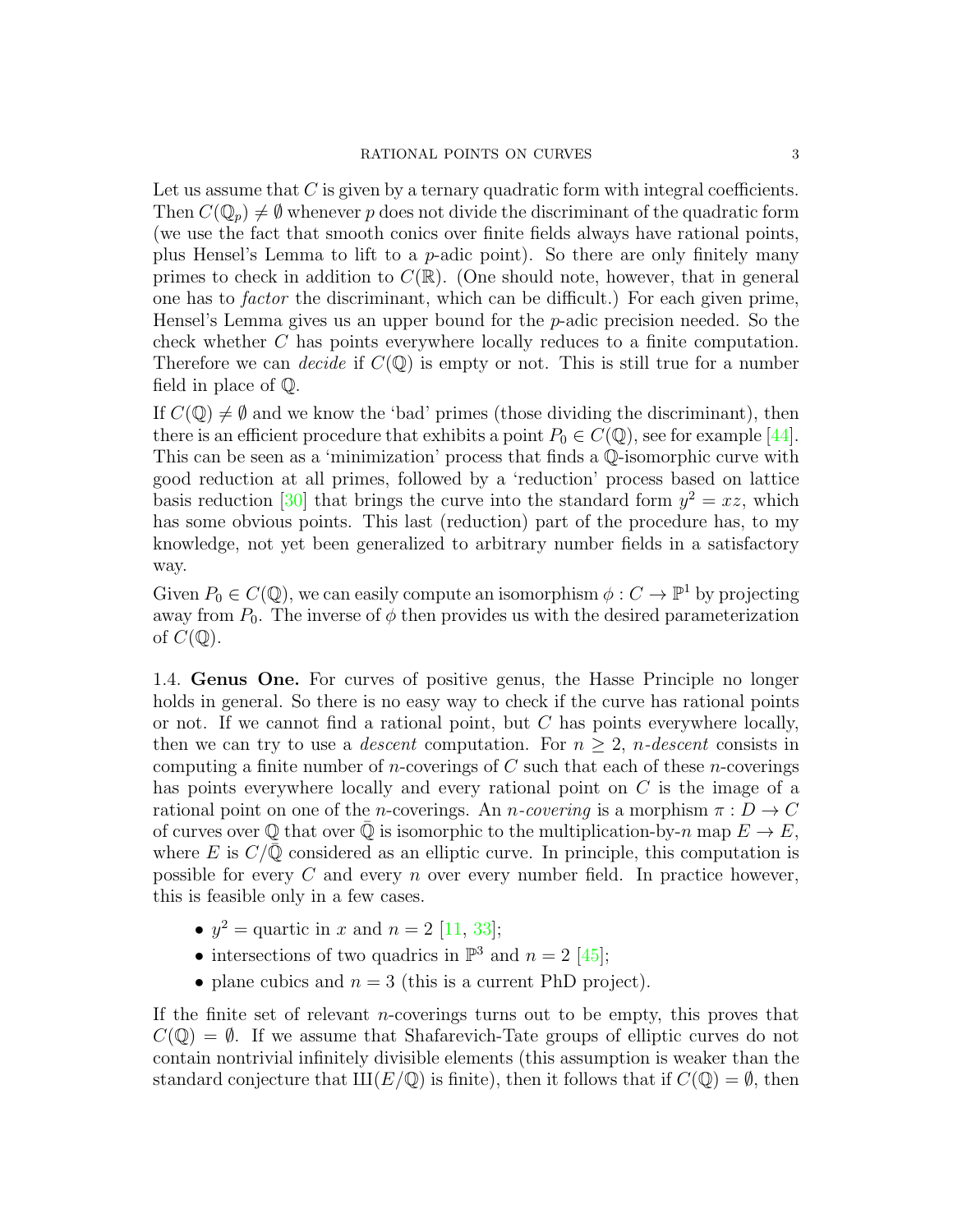there must be an n such that there are no n-coverings of  $C$  with points everywhere locally. This means that we can, at least in principle, verify that C does not have rational points.

On the other hand, if  $C$  does have rational points, then their preimages on suitable n-coverings tend to be 'smaller' and can therefore be found more easily by a search. So n-descent on C serves two purposes: it allows us to show that no rational points exist, but it can also help us find a rational point.

It should be noted that if a curve of genus 1 has infinitely many rational points, the smallest point can be exponentially large in terms of the coefficients of the defining equations. (This comes from the corresponding property of generators of the group of rational points on an elliptic curve.) This phenomenon is what can make life rather hard when we try to find the rational points on a curve of genus 1.

1.5. Elliptic Curves. We now assume that we have found a rational point  $P_0$  on our curve C of genus 1. Then, as mentioned above,  $(C, P_0)$  is an *elliptic curve*, which we will denote E. By Mordell's Theorem we know that  $E(\mathbb{Q})$  is a finitely generated abelian group; our task is now to find explicit generators of this group. By the structure theorem for finitely generated abelian groups, we have

$$
E(\mathbb{Q})=E(\mathbb{Q})_{\text{tors}}\oplus \mathbb{Z}^r,
$$

where  $E(\mathbb{Q})_{\text{tors}}$  is the finite subgroup of  $E(\mathbb{Q})$  consisting of all elements of finite order. This finite subgroup is easy to find. The hard part is to determine the rank  $r =$ rank  $E(\mathbb{Q})$ .

We can use *n*-descent again. When we apply it to an elliptic curve, the set of n-coverings with points everywhere locally has a natural group structure; this group is the *n-Selmer group of E*. Its order gives an upper bound for the size of  $E(\mathbb{Q})/nE(\mathbb{Q})$ , from which we can deduce an upper bound for r. As before, this computation is always possible in principle (see  $[49]$ ). In practice, *n*-descent on an elliptic curve over  $\mathbb Q$  is currently feasible for  $n = 2, 3, 4, 8$ ; the case  $n = 9$  is current work. See  $[16, 17]$  $[16, 17]$  $[16, 17]$  for a detailed description. In some cases, we can use what is known about the conjecture of Birch and Swinnerton-Dyer. If the conductor of E is not too large, we can compute the values of the  $L$ -series of  $E$  and its derivatives at  $s = 1$  to sufficient precision. If  $L(E, 1) \neq 0$ , then  $r = 0$ , and if  $L'(E, 1) \neq 0$ , then  $r = 1$  [\[29\]](#page-19-6).

A search for independent points in  $E(\mathbb{Q})$  gives a lower bound on r. However, generators may be very large. In the same way as for general curves of genus 1, descent can help us to find them. When  $r = 1$ , Heegner points can be used if the conductor of  $E$  is sufficiently small.

**Example 3.** (See [\[17\]](#page-18-3).) The group  $E(\mathbb{Q})$ , where

$$
E: y^2 = x^3 + 7823,
$$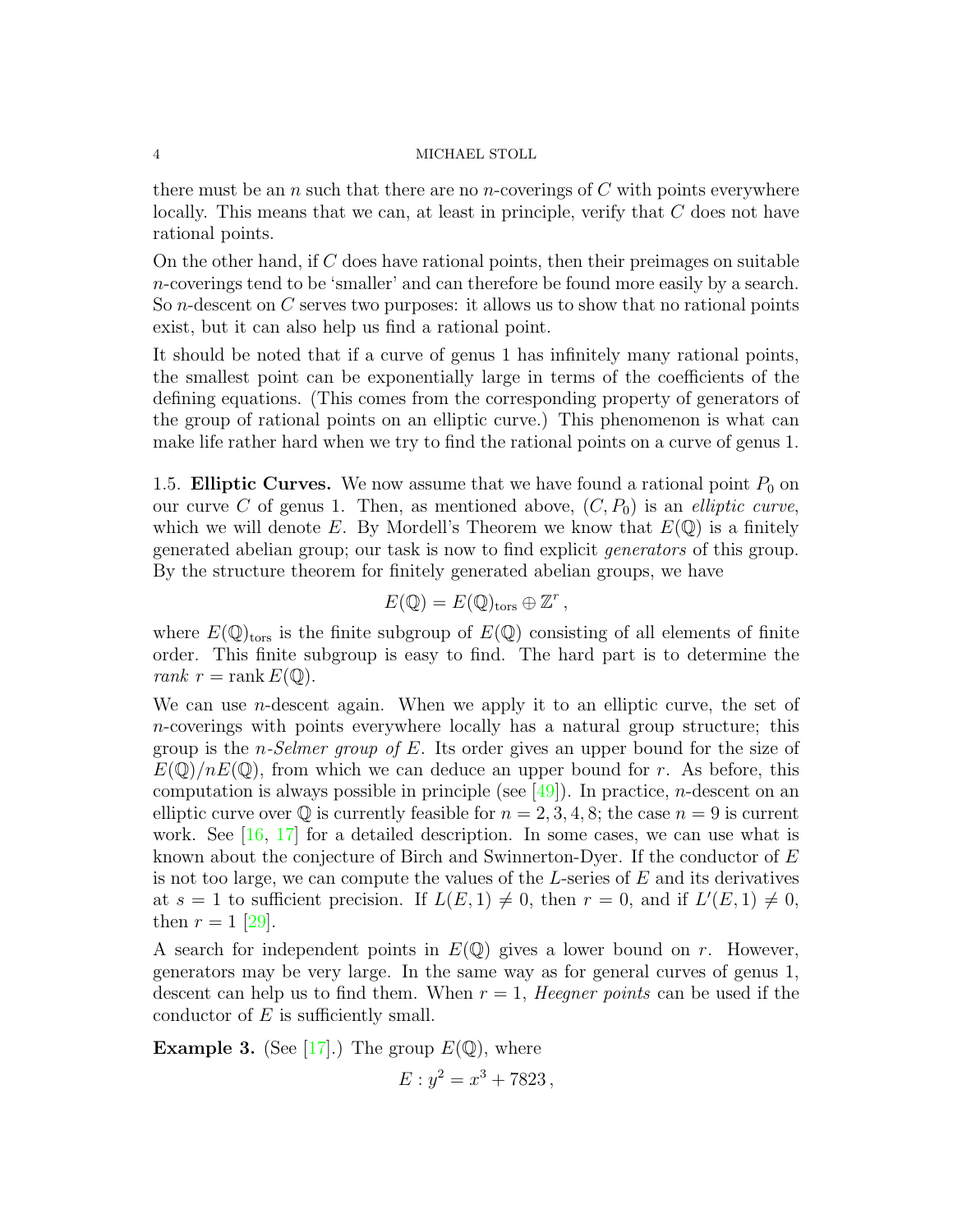is infinite cyclic and generated by the point

$$
P = \left(\frac{2263582143321421502100209233517777}{11981673410095561^2}, \frac{186398152584623305624837551485596770028144776655756}{11981673410095561^3}\right).
$$

This point was found by a 4-descent on E. The Heegner point method is not feasible here, because the conductor of E is  $2^4 \cdot 3^3 \cdot 7823^2$ , which is a bit too large.

A discussion of how one can try to find the set of rational points on an elliptic curve, or more generally, on a genus 1 curve, would provide enough material for at least one book. But this is a different story and will be told at another occasion.

2. Checking Existence of Rational Points

We now turn to curves of higher genus, meaning  $q \geq 2$ . The first question we would like to answer is whether there are any rational points on the curve C or not.

2.1. **Finding Points.** If  $C(\mathbb{Q})$  is nonempty, we can usually find a rational point by search. This is because (in contrast to the case of genus 1) we expect the rational points to be fairly small. The following is a consequence of Vojta's Conjecure; see Su-Ion Ih's thesis [\[28\]](#page-18-4).

**Conjecture 4.** If  $\mathcal{C} \to B$  is a family of higher-genus curves, then there are constants  $\gamma$  and  $\kappa$  such that

$$
H_{\mathcal{C}}(P) \le \gamma H_B(b)^{\kappa} \qquad \text{for all } P \in \mathcal{C}_b(\mathbb{Q})
$$

if the the fiber  $C_b$  is smooth.

Here  $H_B$  denotes a (non-logarithmic) height on the base B, and  $H_C$  is a suitable height function on C.

If C is hyperelliptic, one can use the ratpoints program [\[54\]](#page-20-1) for the point search.

Examples 5. Consider a curve

$$
C: y^2 = f_6 x^6 + \dots + f_1 x + f_0
$$

of genus 2, with  $f_j \in \mathbb{Z}$ . Then the conjecture says that there are  $\gamma$  and  $\kappa$  such that the x-coordinate  $p/q$  of any point  $P \in C(\mathbb{Q})$  satisfies

$$
|p|, |q| \leq \gamma \max\{|f_0|, |f_1|, \ldots, |f_6|\}^{\kappa}.
$$

In [\[7\]](#page-18-5), we consider curves of genus 2 as above such that  $f_j \in \{-3, -2, \ldots, 3\}$ . We will call these curves *small genus 2 curves* in this paper. If such a curve has rational points, then there is one whose x-coordinate is  $p/q$  with  $|p|, |q| \le 1519$ . In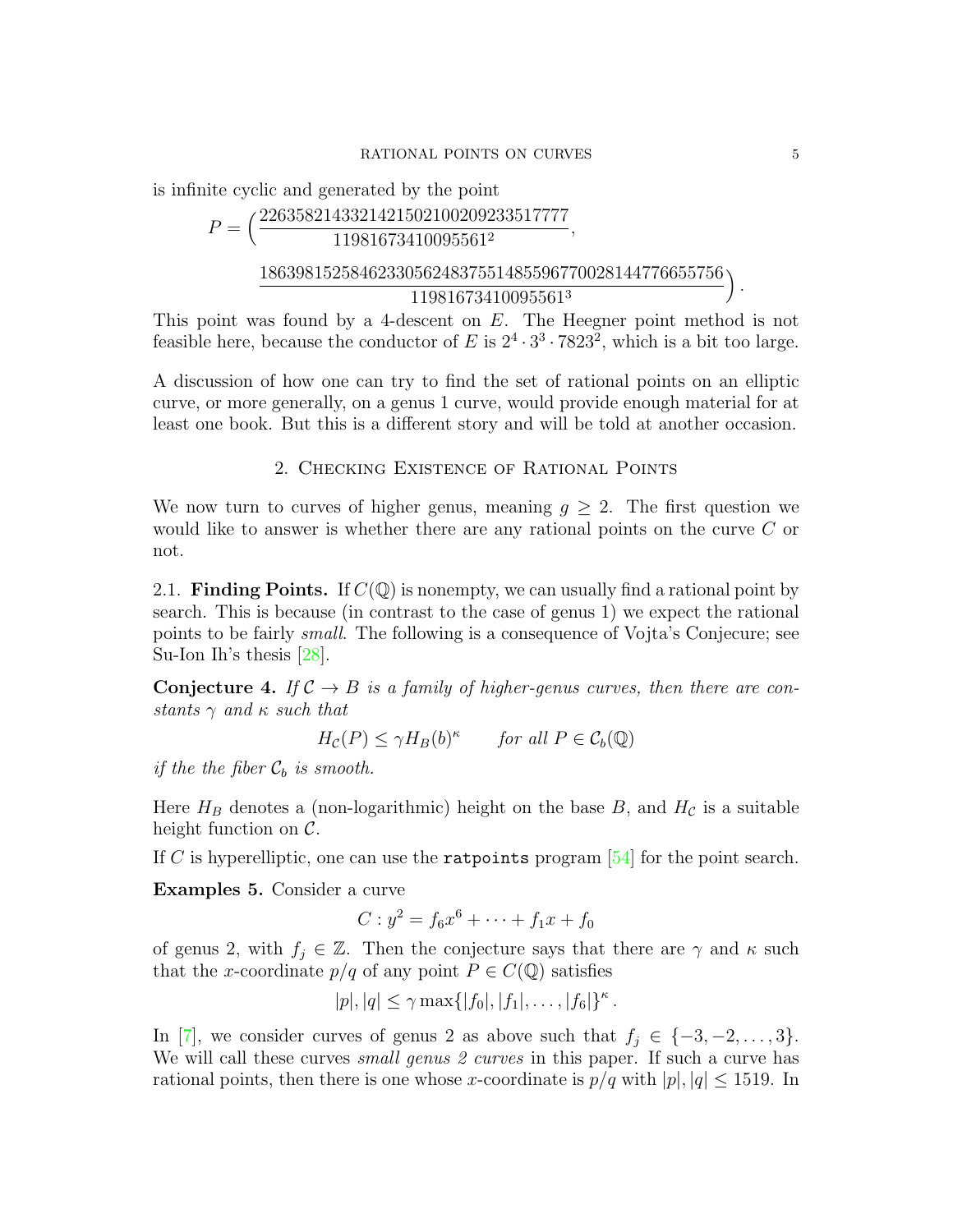fact, for all but two such curves (up to isomorphism), we even have  $|p|, |q| < 80$ . On the other hand, the largest point known on one of these curves (which is very likely the largest point there is) has height 209 040, which indicates that  $\gamma$  and/or  $\kappa$ cannot be too small.

So usually we can assume that we know all the points in  $C(\mathbb{Q})$ . In particular, if we are unable to find a rational point on  $C$ , it is reasonable to suspect that there are indeed no rational points. The problem now is to prove this fact in some way.

2.2. Local Points. One approach that we can try is to check if  $C$  has points everywhere locally. As before, this can be done by a finite computation, which is efficient modulo the determination of the 'bad' primes. This usually comes down to factoring some kind of discriminant. In addition to the bad primes, one also has to look at small primes. The reason is that smooth curves of genus  $g$  may fail to have  $\mathbb{F}_p$ -points when p is small relative to g. (By the Weil bounds, we have to have  $\mathbb{F}_p$ -points when p is small feative to y. (By the well bounds, we fix  $\#C(\mathbb{F}_p) \geq p+1-2g\sqrt{p}$ , so there will be  $\mathbb{F}_p$ -points whenever  $p+1 > 2g\sqrt{p}$ .)

Example 6. (Poonen-Stoll [\[38\]](#page-19-7)) About 84–85% of all curves of genus 2 have points everywhere locally. This percentage is a density: we consider all genus 2 curves of the form  $y^2 = f(x)$  with  $\tilde{f} = f_6 x^6 + \cdots + f_1 x + f_0 \in \mathbb{Z}[x]$  such that  $\max\{|f_j|\} \leq N$ , and determine the proportion  $\alpha_N$  of curves with points everywhere locally. Then  $\lim_{N\to\infty} \alpha_N$  exists and has approximately the value given above. Convergence seems to be rather fast, compare the data given at the end of [\[8\]](#page-18-6).

The counterpart to this result is the following conjecture.

Conjecture 7. 0% of all curves of genus 2 have rational points.

In fact, heuristic considerations suggest the following. Let  $\beta_N$  be the proportion of curves of size up to  $N$  that possess rational points (similarly to  $\alpha_N$  above). Then  $\beta_N \ll N^{-1/2}$ . See [\[53\]](#page-20-2) for details and some experimental data.

This indicates that checking for points everywhere locally will usually not suffice to prove that  $C(\mathbb{Q}) = \emptyset$ : the Hasse Principle is quite likely to fail.

Example 8. (Bruin-Stoll [\[7\]](#page-18-5)) Among the 196 171 isomorphism classes of small genus 2 curves, there are 29 278 that are counterexamples to the Hasse Principle.

2.3. Descent Again. So we need another method of attack. One possibility is again descent. We find a covering  $\pi : D \to C$  (more precisely, an unramified covering of smooth projective geometrically integral curves that over  $\mathbb Q$  is a Galois covering). As before in the genus 1 case, this covering has finitely many twists  $\pi_{\xi}: D_{\xi} \to C$  such that  $D_{\xi}$  has points everywhere locally.

Example 9. Consider a hyperelliptic curve

$$
C: y^2 = g(x)h(x)
$$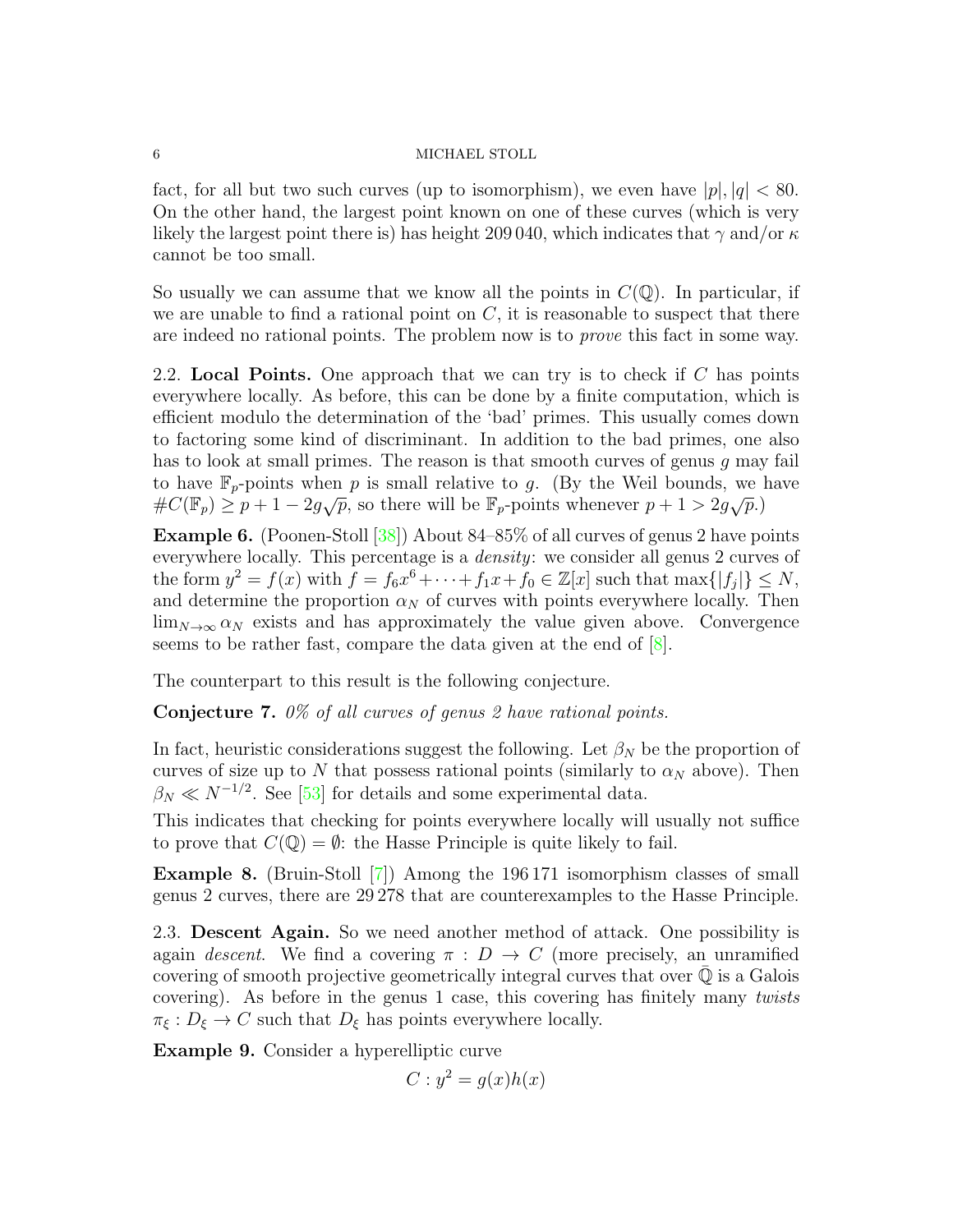with deg g, deg h not both odd. Then

$$
D: u^2 = g(x), v^2 = h(x)
$$

is an unramified  $\mathbb{Z}/2\mathbb{Z}$ -covering of C with  $\pi: D \to C$  given by  $(x, u, v) \mapsto (x, uv)$ . Its twists are

 $D_d: du^2 = g(x), dv^2 = h(x), d \in \mathbb{Q}^{\times}/(\mathbb{Q}^{\times})^2.$ 

Every rational point on C lifts to one of the twists, since  $g(x)$  must have some square class d. If g and h have integral coefficients and  $p$  is a prime divisor of d (we assume d to be a squarefree integer), then  $D_d$  does not have p-adic points unless  $g$  and  $h$  have a common root mod  $p$ . This is the case only when  $p$  divides the resultant of g and h. So we see that only finitely many of the twists  $D_d$  can have points everywhere locally.

The idea of descent goes back to Fermat ('descente infinie'). The statement that only finitely many twists are relevant is a variant of a result due to Chevalley and Weil [\[14\]](#page-18-7), see Theorem [11](#page-6-0) below.

Here is a concrete example.

Example 10. Consider the genus 2 curve

$$
C: y2 = -(x2 + x - 1)(x4 + x3 + x2 + x + 2) =: f(x).
$$

C has points everywhere locally. This can be seen by observing that

 $f(0) = 2$ ,  $f(1) = -6$ ,  $f(-2) = -3 \cdot 2^2$ ,  $f(18) \in (\mathbb{Q}_2^{\times})^2$  and  $f(4) \in (\mathbb{Q}_3^{\times})^2$ . The first three values show that  $C(\mathbb{R}) \neq \emptyset$  and that  $C(\mathbb{Q}_p) \neq \emptyset$  for all  $p \neq 2, 3$ ; the last two fill the remaining gaps.

The relevant twists of the obvious  $\mathbb{Z}/2\mathbb{Z}$ -covering are among

$$
d u2 = -x2 - x + 1, \qquad d v2 = x4 + x3 + x2 + x + 2
$$

where d is one of 1,  $-1$ , 19 or  $-19$ , since the resultant of the two factors is 19. If  $d < 0$ , the second equation has no solution in R; if  $d = 1$  or 19, the pair of equations has no solution over  $\mathbb{F}_3$ . This is because the first equation implies that x mod 3 is one of 0 or  $-1$ , whereas the second equation implies that x mod 3 is one of 1 or  $\infty$ .

So there are no twists with points everywhere locally, and therefore  $C(\mathbb{Q}) = \emptyset$ .

The general result is as follows.

<span id="page-6-0"></span>**Theorem 11** (Descent Theorem). Let  $\pi : D \to C$  be an unramified covering that is geometrically Galois. Its twists  $\pi_{\xi}: D_{\xi} \to C$  are parameterized by  $\xi \in H^1(\mathbb{Q}, G)$ (a Galois cohomology set), where  $\tilde{G}$  is the Galois group of the covering. We then have the following: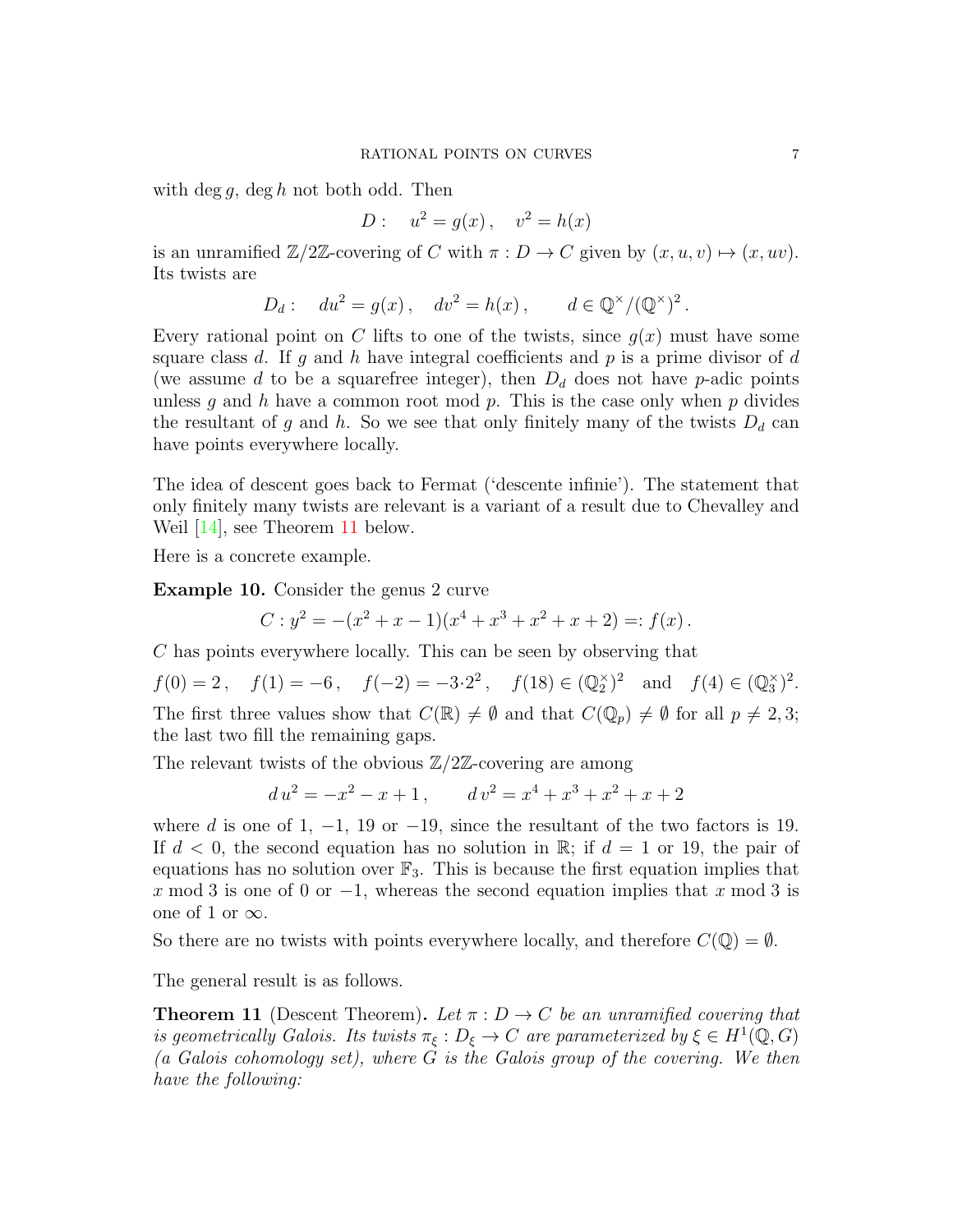• 
$$
C(\mathbb{Q}) = \bigcup_{\xi \in H^1(\mathbb{Q}, G)} \pi_{\xi} (D_{\xi}(\mathbb{Q})).
$$

• Sel<sup> $\pi$ </sup>(C) := { $\xi \in H^1(\mathbb{Q}, G)$  :  $D_{\xi}$  has points everywhere locally} is finite (and computable).

**Definition 12.** In the situation of the Descent Theorem, we call  $\text{Sel}^{\pi}(C)$  the Selmer set of C w.r.t.  $\pi$ .

**Corollary 13.** If we find Sel<sup> $\pi$ </sup>(C) =  $\emptyset$ , then  $C(\mathbb{Q}) = \emptyset$  as well.

This follows from the two statements in the theorem, since  $D_{\xi}(\mathbb{Q})$  is empty unless  $D_{\xi}$  has points everywhere locally.

2.4. Abelian Coverings. In principle, we can use this approach with any covering of  $C$  in the above sense. However, in practice it is easier to restrict to a special kind of coverings.

**Definition 14.** A covering  $\pi: D \to C$  as above is *abelian* if its Galois group G is abelian.

The reason why abelian coverings are especially useful comes from the following fact (which is a result of 'Geometric Class Field Theory'; see [\[41\]](#page-19-8) for details). We let  $J$  denote the *Jacobian variety* of  $C$ . We assume for simplicity that there is an embedding  $\iota: C \to J$ . (This means that there is a divisor class of degree 1 on C that is defined over Q, i.e., stable under the action of the absolute Galois group of  $\mathbb Q$ . If we can show that there is no such divisor class, then it follows that  $C$  does not have rational points, since a rational point would provide us with a suitanble divisor class.)

<span id="page-7-0"></span>Then all abelian coverings of  $C$  are obtained from *n*-coverings of  $J$ :



Here  $X \to J$  is an *n*-covering of J, meaning that there is an isomorphism of X with J over  $\overline{Q}$  that makes the triangle in the diagram commute, and  $\pi : D \to C$ is the pull-back of  $X \to J$  under  $\iota$ .

We call such a covering  $D \to C$  an *n*-covering of C; the set of all *n*-coverings with points everywhere locally is denoted  $\text{Sel}^{(n)}(C)$  and called the *n*-Selmer set of C. Every abelian covering of C can be extended to an *n*-covering for some *n*. Therefore the Jacobian gives us a handle on all the abelian coverings of C. The process of computing the set  $\text{Sel}^{(n)}(C)$  is called an *n*-descent on C.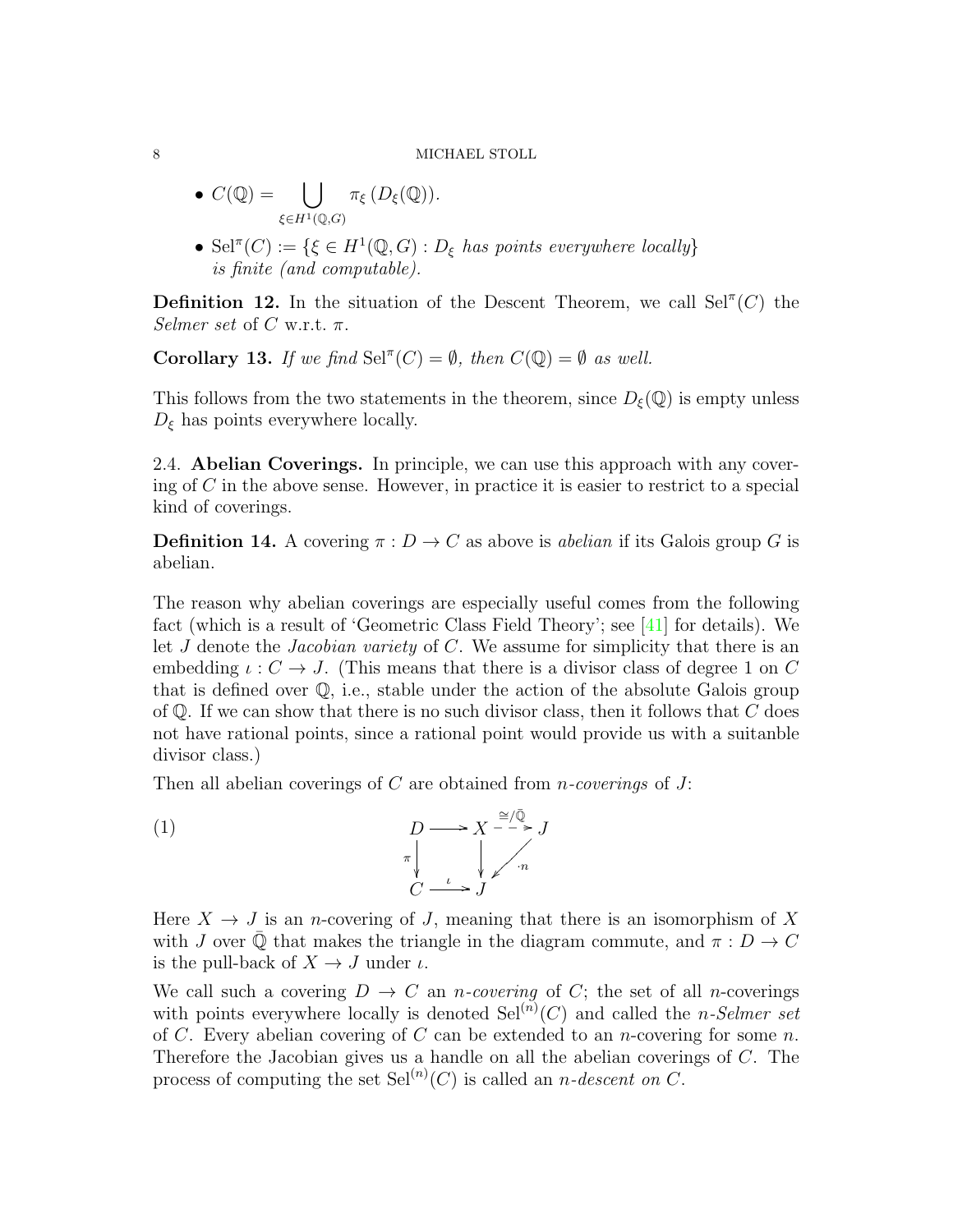2.5. Computing *n*-Selmer Sets in Practice. In practice, computing  $\text{Sel}^{(n)}(C)$ is usually quite hard, even though it is possible in principle. The most difficult obstacle is that the computation requires arithmetic information like ideal class groups and unit groups for number fields that can be rather large. About the only fairly general situation where the fields involved are manageable is the computation of the 2-Selmer group of a *hyperelliptic curve*  $C: y^2 = f(x)$ . In this case, the relevant number fields are those generated by a root of each irreducible factor of f. This is a generalization of the  $y^2 = g(x)h(x)$  example above, where all possible factorizations are considered simultaneously. The paper [\[8\]](#page-18-6) describes the procedure in detail.

**Example 15.** (See  $\begin{bmatrix} 7, 8 \end{bmatrix}$ ) Among the small genus 2 curves, there are only 1492 curves C without rational points and such that  $\text{Sel}^{(2)}(C) \neq \emptyset$ . So 2-descent is a rather efficient tool in this case. Figure 1 at the end of [\[8\]](#page-18-6) shows that this is still mostly true also for larger coefficients.

2.6. A Conjecture. In the example above, we have seen that 2-descent shows that most of the small curves without rational points really do not have rational points. This makes it plausible that perhaps we can deal with the remaining curves by an *n*-descent with a suitable  $n > 2$ . Unfortunately, the direct computation of the relevant Selmer sets is infeasible. Still, we can formulate the following conjecture. In [\[51\]](#page-19-9), we argue that there are good reasons for it to hold.

<span id="page-8-0"></span>**Conjecture 16.** If  $C(\mathbb{Q}) = \emptyset$ , then  $\text{Sel}^{(n)}(C) = \emptyset$  for some  $n \geq 1$ .

The case  $n = 1$  is equivalent to checking for points everywhere locally on C, since  $\mathrm{id}_C : C \to C$  is the only 1-covering of C.

# Remarks 17.

- (1) In principle,  $\text{Sel}^{(n)}(C)$  is *computable* for every *n*. The conjecture therefore implies that " $C(\mathbb{Q}) = \emptyset$ ?" is *decidable*. (Search for points by day, compute  $\operatorname{Sel}^{(n)}(C)$  by night.)
- (2) The conjecture implies that the Brauer-Manin obstruction is the only obstruction against rational points on curves. (In fact, the conjecture is equivalent to this statement.) See [\[51\]](#page-19-9) for details.

## 3. The Mordell-Weil Sieve

3.1. The Idea. We now assume that we know explicit generators of the Mordell-Weil group  $J(\mathbb{Q})$ , where J is, as before, the Jacobian variety of the curve C. By  $[55]$ ,  $J(\mathbb{Q})$  is a finitely generated abelian group. It is clear that in the diagram  $(1)$  we only need to consider those *n*-coverings X of J that actually have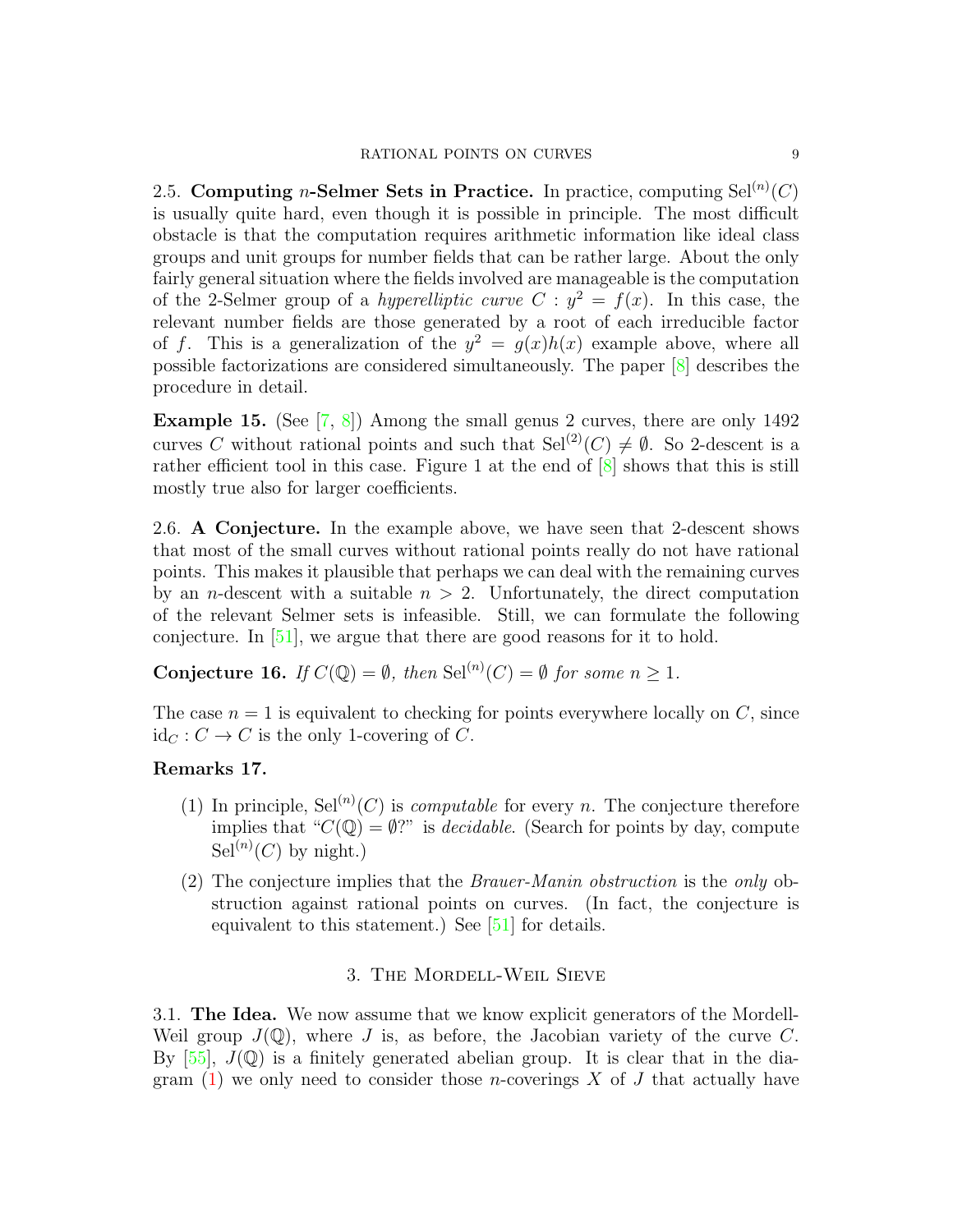rational points. These n-coverings are of the form

$$
J \ni P \longmapsto nP + Q \in J \quad \text{with } Q \in J(\mathbb{Q});
$$

the shift Q is only determined modulo  $nJ(\mathbb{Q})$ .

The set we are interested in is therefore

$$
\left\{Q + nJ(\mathbb{Q}) : \left(Q + nJ(\mathbb{Q})\right) \cap \iota(C) \neq \emptyset\right\} \subset J(\mathbb{Q})/nJ(\mathbb{Q}).
$$

By the above, it contains the subset of the n-Selmer set of  $C$  that consists of  $n$ -coverings of  $C$  with rational points. We approximate the condition by testing it modulo p for a set of primes p.

Let S be a finite set of primes of good reduction for  $C$ . Consider the following diagram.

<span id="page-9-0"></span>(2) 
$$
C(\mathbb{Q}) \longrightarrow J(\mathbb{Q}) \longrightarrow J(\mathbb{Q})/nJ(\mathbb{Q})
$$

$$
\downarrow \qquad \qquad \downarrow \qquad \qquad \downarrow \qquad \qquad \downarrow \qquad \qquad \downarrow \qquad \qquad \downarrow \qquad \qquad \downarrow \qquad \qquad \downarrow \qquad \qquad \downarrow \qquad \qquad \downarrow \qquad \qquad \downarrow \qquad \qquad \downarrow \qquad \qquad \downarrow \qquad \qquad \downarrow \qquad \qquad \downarrow \qquad \qquad \downarrow \qquad \qquad \downarrow \qquad \qquad \downarrow \qquad \qquad \downarrow \qquad \qquad \downarrow \qquad \qquad \downarrow \qquad \qquad \downarrow \qquad \qquad \downarrow \qquad \qquad \downarrow \qquad \qquad \downarrow \qquad \qquad \downarrow \qquad \qquad \downarrow \qquad \qquad \downarrow \qquad \qquad \downarrow \qquad \qquad \downarrow \qquad \qquad \downarrow \qquad \qquad \downarrow \qquad \qquad \downarrow \qquad \qquad \downarrow \qquad \qquad \downarrow \qquad \qquad \downarrow \qquad \qquad \downarrow \qquad \qquad \downarrow \qquad \qquad \downarrow \qquad \qquad \downarrow \qquad \qquad \downarrow \qquad \qquad \downarrow \qquad \qquad \downarrow \qquad \qquad \downarrow \qquad \qquad \downarrow \qquad \qquad \downarrow \qquad \qquad \downarrow \qquad \qquad \downarrow \qquad \qquad \downarrow \qquad \qquad \downarrow \qquad \qquad \downarrow \qquad \qquad \downarrow \qquad \qquad \downarrow \qquad \qquad \downarrow \qquad \qquad \downarrow \qquad \qquad \downarrow \qquad \qquad \downarrow \qquad \qquad \downarrow \qquad \qquad \downarrow \qquad \qquad \downarrow \qquad \qquad \downarrow \qquad \qquad \downarrow \qquad \qquad \downarrow \qquad \qquad \downarrow \qquad \qquad \downarrow \qquad \qquad \downarrow \qquad \qquad \downarrow \qquad \qquad \downarrow \qquad \qquad \downarrow \qquad \qquad \downarrow \qquad \qquad \downarrow \qquad \qquad \downarrow \qquad \qquad \downarrow \qquad \qquad \downarrow \qquad \qquad \downarrow \qquad \qquad \downarrow \qquad \qquad \downarrow \qquad \qquad \downarrow \qquad \qquad \downarrow \qquad \qquad \downarrow \
$$

We can compute the maps  $\alpha$  and  $\beta$ , since they only involve finite objects. If their images do not intersect, then it follows that  $C(\mathbb{Q}) = \emptyset$ . This method is known as the 'Mordell-Weil Sieve'. It was first used by Scharaschkin in his thesis [\[40\]](#page-19-10). Flynn [\[23\]](#page-18-8) used it on a number of genus 2 curves. In [\[7\]](#page-18-5), it is applied to the remaining undecided small genus 2 curves.

Example 18. If C is a small genus 2 curve without rational points, then either C fails to have points everywhere locally, or  $\text{Sel}^{(2)}(C) = \emptyset$ , or the Birch and Swinnerton-Dyer Conjecture for  $J$  implies that  $C$  has no embedding into  $J$  (this is needed for 42 curves), or else the Mordell-Weil Sieve with suitable parameters S and n proves that  $C(\mathbb{Q})$  is empty.

In order to obtain this result, one needs a carefully optimized implementation of the Mordell-Weil sieve. See [\[9\]](#page-18-9) for details. The parameter the complexity depends on most sensitively is the rank r of  $J(\mathbb{Q})$ . If  $r \leq 3$ , our implementation works quite well; it should be mentioned that it uses not only information mod  $p$  for good primes  $p$ , but also information modulo powers of (small) primes, even when they are primes of bad reduction. There are not yet enough worked examples where the rank is larger than 3, so it is hard to say anything precise about the performance of the algorithm in this case. At least there are isolated examples that show that it can still work when  $r$  is as large as 6.

Poonen [\[35\]](#page-19-11) shows that under reasonable assumptions, the following should be true.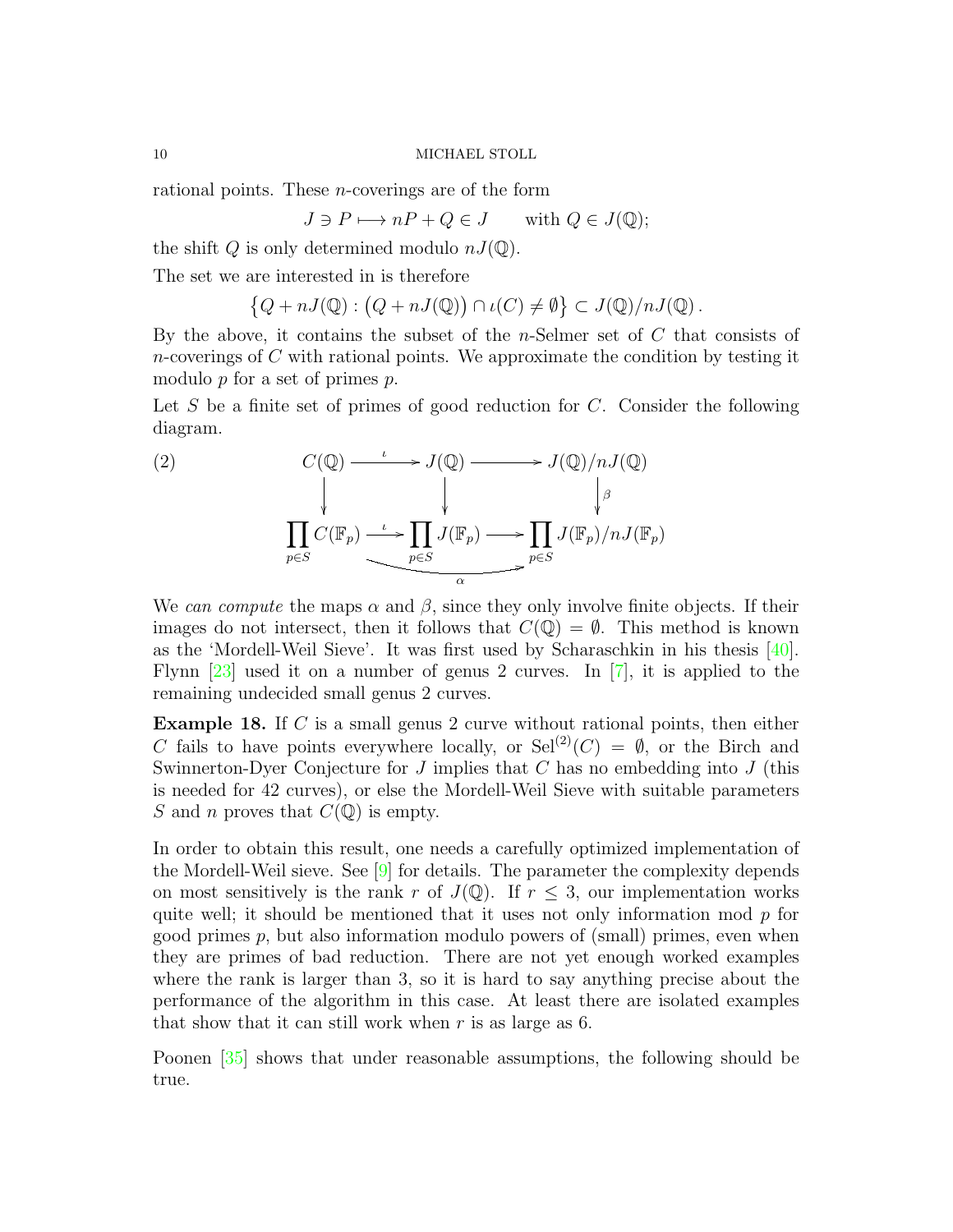<span id="page-10-0"></span>**Conjecture 19** (Poonen Heuristic). If  $C(\mathbb{Q}) = \emptyset$ , then the maps  $\alpha$  and  $\beta$  in Diagram  $(2)$  above will have disjoint images when n and the set S are sufficiently large.

Conjecture [19](#page-10-0) implies Conjecture [16](#page-8-0) if we assume that  $III(J/\mathbb{Q})$  has no nontrivial infinitely divisible elements, see [\[51\]](#page-19-9).

3.2. **Satisfying the Assumption on**  $J(\mathbb{Q})$ . We are assuming here that we know explicit generators of  $J(\mathbb{Q})$ . For the Mordell-Weil sieve as described above, if we use it to show that  $C$  has no rational points, it is actually sufficient to know generators of a subgroup of finite index, if we can also show that the index is coprime to n. The latter is usually not so hard; see  $[26]$ . To achieve the former, we can use n-descent again, but this time on the Jacobian J. This is feasible for hyperelliptic curves when  $n = 2$  and in a few other rather special cases, see [\[39,](#page-19-12)] [36,](#page-19-13) [47,](#page-19-14) [37\]](#page-19-15). As with elliptic curves, large generators can be a problem, however.

Example 20. (See [\[7\]](#page-18-5).) For the small genus 2 curve

$$
C: y^2 = -3x^6 + x^5 - 2x^4 - 2x^2 + 2x + 3,
$$

the Mordell-Weil group  $J(\mathbb{Q})$  is infinite cyclic, generated by  $[P_1 + P_2 - W]$ , where the x-coordinates of  $P_1$  and  $P_2$  are the roots of

$$
x^2+\tfrac{37482925498065820078878366248457300623}{34011049811816647384141492487717524243}x+\tfrac{581452628280824306698926561618393967033}{544176796989066358146263879803480387888},
$$

and W is a canonical divisor.

The bound on r obtained from 2-descent on J need not be tight. The difference to the actual value of r comes from 2-torsion elements of the Shafarevich-Tate group  $\text{III}(J/\mathbb{Q})$ . In some cases, it is possible to show that there are non-trivial such elements, thereby improving the upper bound on the rank. Two techniques that have been suggested and also used are *visualization*  $[6]$  and the Brauer-Manin obstruction on certain related varieties [\[1,](#page-17-0) [24,](#page-18-12) [31\]](#page-19-16).

For 'reasonable' curves of genus 2, generators of a finite-index subgroup of  $J(\mathbb{Q})$ can usually be determined. For hyperelliptic curves of genus at least 3, it may still be possible in many cases, but the situation is already less favorable. Beyond hyperelliptic curves and variations on that theme, descent calculations appear to be rather hopeless with the currently available technology. There are some first attempts at 2-descent on Jacobians of non-hyperelliptic curves of genus 3, however, so maybe the situation will change at some point in the not-too-distant future.

3.3. An Extension. If we take n in Diagram  $(2)$  to be a multiple of a fixed number N, then we can restrict to a given *coset* X of  $NJ(\mathbb{Q})$  (since this coset will be a union of cosets of  $nJ(\mathbb{Q})$ . Therefore the Mordell-Weil sieve computation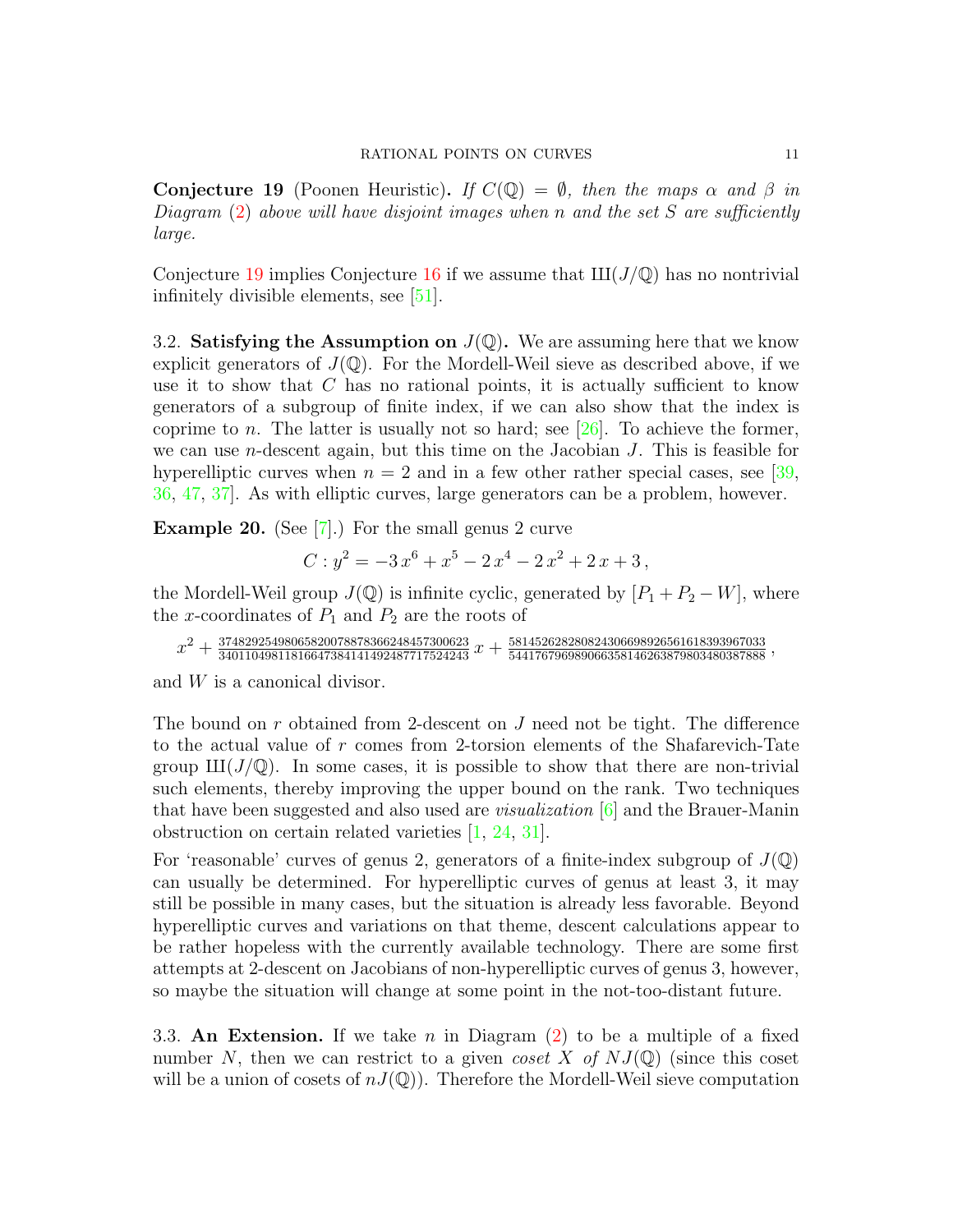gives us a way of proving that the coset X does not meet  $\iota(C)$ . In this case, there are no rational points on C that are mapped into X under  $\iota$ .

Conjecture [16](#page-8-0) can be extended to this situation.

<span id="page-11-0"></span>Conjecture 21. Let  $Q \in J(\mathbb{Q})$ . If  $(Q + NJ(\mathbb{Q})) \cap \iota(C) = \emptyset$ , then there are  $n \in N\mathbb{Z}$  and S such that the Mordell-Weil sieve with these parameters proves this fact.

So if we can find an  $N$  that *separates* the rational points on  $C$ , i.e., such that the composition  $C(\mathbb{Q}) \stackrel{\iota}{\to} J(\mathbb{Q}) \stackrel{\cdot}{\to} J(\mathbb{Q})/NJ(\mathbb{Q})$  is injective, then we can effectively determine  $C(\mathbb{Q})$  if Conjecture [21](#page-11-0) holds for C. The procedure simply considers each coset of  $NJ(\mathbb{Q})$  in turn. On the one hand, we run a search on C to find a rational point that maps into the coset under consideration; on the other hand, we run the Mordell-Weil sieve with the aim of proving that no such point exists. If Conjecture [21](#page-11-0) holds, then one of these two computations has to produce a result. (In practice, we just run the Mordell-Weil sieve. As long as the intersection of the images of  $\alpha$  and  $\beta$  is nonempty, we check the smallest representatives in  $J(\mathbb{Q})$  of the elements of the intersection whether they come from the curve.)

### 4. Chabauty's Method

4.1. The Idea. Chabauty [\[13\]](#page-18-13) used this method to prove Mordell's Conjecture in the case that the rank r of  $J(\mathbb{Q})$  is smaller than the genus q of the curve. The idea is to consider the *p*-adic points  $J(\mathbb{Q}_p)$  as a *p*-adic Lie group. The topological closure of  $J(\mathbb{Q})$  then is a Lie subgroup of dimension at most r. One then expects that this subgroup of positive codimension has only finitely many points of intersection with the analytic curve  $\iota(C(\mathbb{Q}_p))$ . This is what Chabauty proves. Later, the method was taken up by Coleman [\[15\]](#page-18-14) who used it to deduce upper bounds on the number of rational points on the curve. The method can also be used to determine the set of rational points in certain cases, see  $[22, 25, 56]$  $[22, 25, 56]$  $[22, 25, 56]$  $[22, 25, 56]$  $[22, 25, 56]$  for early examples of this. The book [\[12\]](#page-18-17) contains a description of the method when C has genus 2.

We now describe the setting more concretely. Let  $p$  be a prime of good reduction for  $C$  (this assumption simplifies things, but is not strictly necessary). We denote by  $\Omega^1_J(\mathbb{Q}_p)$  the g-dimensional  $\mathbb{Q}_p$ -vector space of regular 1-forms on  $J$ , and similarly for C. Then *i* induces an isomorphism of  $\Omega_J^1(\mathbb{Q}_p)$  and  $\Omega_C^1(\mathbb{Q}_p)$  that is in fact independent of our choice of the embedding  $\iota$ .

The *p*-adic logarithm on  $J$  is a continuous group homomorphism

$$
\log: J(\mathbb{Q}_p) \longrightarrow T_0 J(\mathbb{Q}_p) = \Omega_J^1(\mathbb{Q}_p)^*
$$

whose kernel consists of the elements of finite order. It induces a pairing

$$
\Omega_J^1(\mathbb{Q}_p) \times J(\mathbb{Q}_p) \longrightarrow \mathbb{Q}_p, \qquad (\omega, R) \longmapsto \int_0^R \omega = \langle \omega, \log R \rangle
$$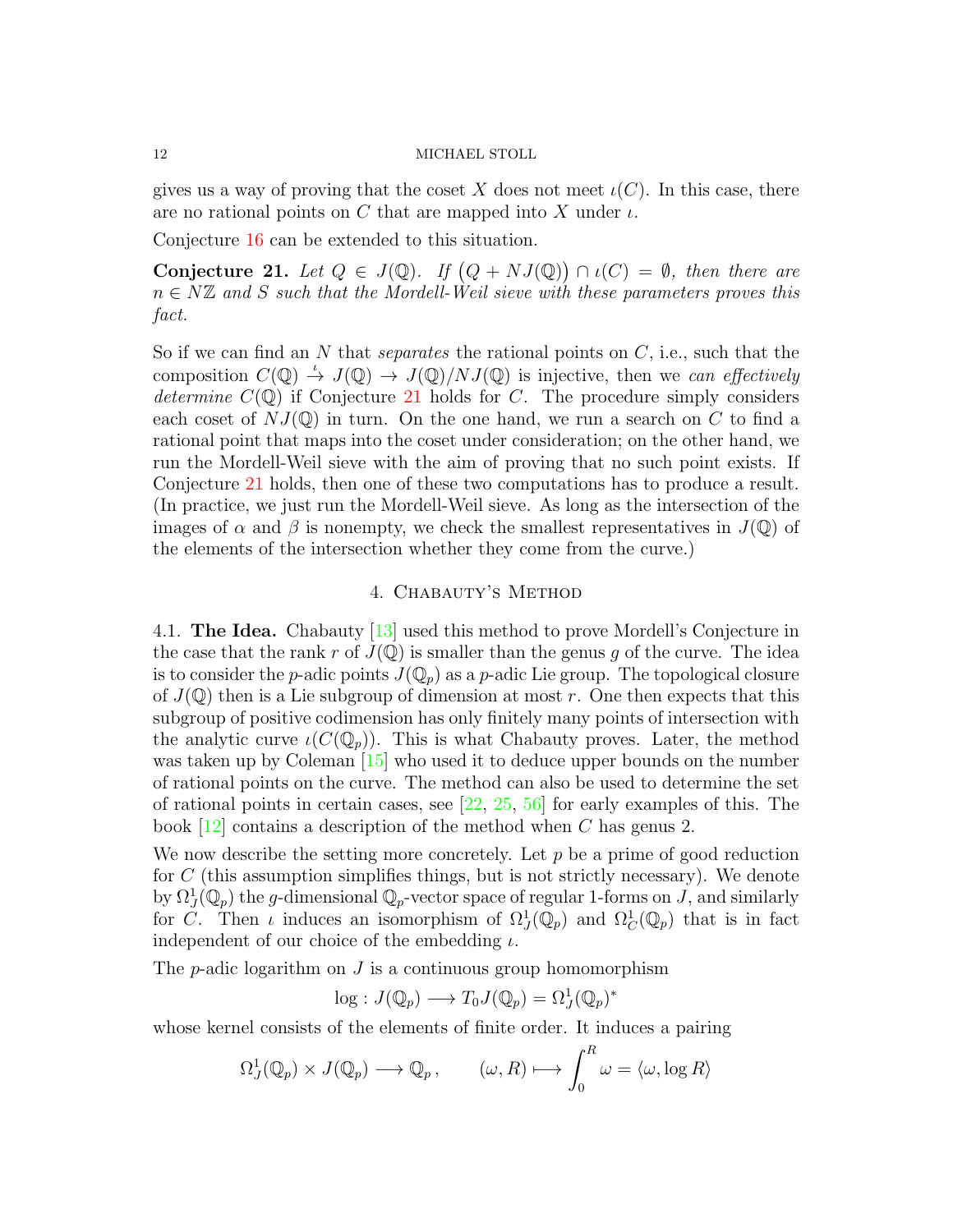that becomes perfect if we replace  $J(\mathbb{Q}_p)$  by  $J(\mathbb{Q}_p)^0 \otimes_{\mathbb{Z}_p} \mathbb{Q}_p$  (where  $J(\mathbb{Q}_p)^0$  is a sufficiently small neighborhood of the identity). Since

$$
rank J(\mathbb{Q}) = r < g = \dim_{\mathbb{Q}_p} \Omega_J^1(\mathbb{Q}_p),
$$

there is a differential

$$
0 \neq \omega_p \in \Omega^1_C(\mathbb{Q}_p) \cong \Omega^1_J(\mathbb{Q}_p)
$$

that kills  $J(\mathbb{Q}) \subset J(\mathbb{Q}_p)$ .

Let  $P_0 \in C(\mathbb{Q})$  be used as the base-point for the embedding  $\iota$ . Then the above implies that every point  $P \in C(\mathbb{Q})$  must satisfy

$$
\lambda(P) = \int_{P_0}^P \omega_p = 0.
$$

The function  $\lambda$  is a *p*-adic analytic function on  $C(\mathbb{Q}_p)$ . On each residue class  $\mod p$ , it can be represented by an explicit converging power series. This makes it possible to bound the number of zeros of  $\lambda$  on such a residue class. If we find the same number of rational points within the residue class, then we know that we have found them all. Some of the zeros of  $\lambda$  may occur at transcendental points, however; in this case the upper bound on the number of points is not tight. We can use information from the Mordell-Weil sieve to rule out the spurious zeros; see [\[37\]](#page-19-15) for some examples.

4.2. Combination with the Mordell-Weil Sieve. We can also switch the roles of Chabauty's method and the Mordell-Weil sieve and use Chabauty's method in a helping function. We still need to assume that  $r < g$ . The idea is to use Chabauty's approach to find a *separating* number  $N$ . The key to this is the following result (see for example  $[50]$ ).

**Theorem 22.** Suppose that p is a prime of good reduction for C and that  $\omega_p \in$  $\Omega^1_C(\mathbb{Q}_p)$  is a differential that kills the Mordell-Weil group  $J(\mathbb{Q})$ . We can assume that  $\omega_p$  is scaled so that it has a well-defined reduction  $\bar{\omega}_p \neq 0$  mod p. If  $\bar{\omega}_p$  does not vanish on  $C(\mathbb{F}_p)$  and  $p > 2$ , then each residue class mod p on C contains at most one rational point.

In this case, the number  $N = #J(\mathbb{F}_p)$  is separating, since we know that the map  $C(\mathbb{Q}) \to C(\mathbb{F}_p)$  is injective (this is the statement of the theorem), that  $\iota: C(\mathbb{F}_p) \to J(\mathbb{F}_p)$  is injective, and that  $J(\mathbb{Q})/NJ(\mathbb{Q})$  maps to  $J(\mathbb{F}_p)$ .

Heuristic considerations indicate that the theorem applies for a set of primes  $p$  of positive density whenever  $r < g$  and J is simple. (If J splits, we can use one of the factors of J to do a similar computation.)

The most accessible case is when  $q = 2$ , since then we have a good chance to determine  $J(\mathbb{Q})$ . The 'Chabauty condition'  $r < g$  then reduces to  $r = 1$ . (When  $r = 0$ , the group  $J(\mathbb{Q})$  is finite, and we can easily find its intersection with  $\iota(C)$ , so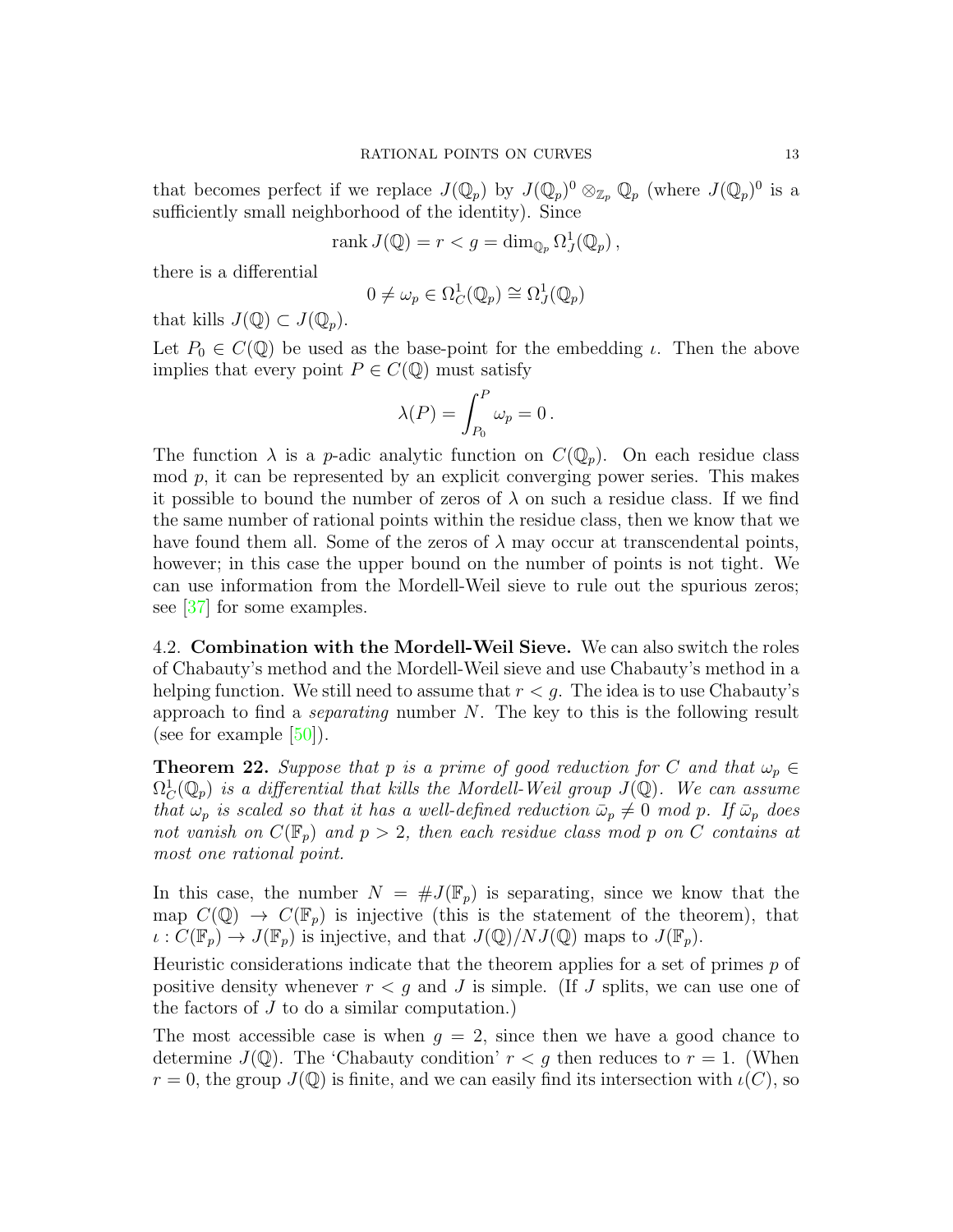this case is essentially trivial.) In this case, the differentials  $\bar{\omega}_p$  can be computed very easily, and we quickly find suitable primes  $p$ . The search for a suitable separating number N can be integrated with the Mordell-Weil sieve computation. This leads to a very efficient implementation that determines  $C(\mathbb{Q})$  quite fast for genus 2 curves C such that rank  $J(\mathbb{Q}) = 1$ . See [\[9\]](#page-18-9) for a discussion.

Example 23. (See [\[53\]](#page-20-2)) For the 46 436 small genus 2 curves with rational points and such that  $r = 1$ , we determined  $C(\mathbb{Q})$ . This computation takes about 8–9 hours on current hardware (as of 2009).

### 5. Some Odds and Ends

In this section, we collect some remarks on extensions and variants of the methods discussed above, and on some other approaches.

5.1. Larger Rank. When  $r \geq g$ , we can still use the Mordell-Weil Sieve to show that we know all rational points up to very large height. For this, we increase n in the sieving procedure until we can prove that none of the remaining cosets of  $nJ(\mathbb{Q})$  contains a point on C of height smaller than a given bound, except for the points we know. Once the bulk of the computation is done, we can increase the height bound without much extra cost.

If the desired height bound is not so large, it may be more efficient to use lattice point enumeration. For this, we use the fact that the torsion-free quotient  $J(\mathbb{Q})/J(\mathbb{Q})_{\text{tors}} \cong \mathbb{Z}^r$  is endowed with a positive definite quadratic form  $\hat{h}$ , the canonical height. The height bound for  $P \in C(\mathbb{Q})$  translates into a bound for  $h(\iota(P))$ ; we can then enumerate all points in  $J(\mathbb{Q})$  (mod torsion) up to that height bound and check if they come from the curve.

**Example 24.** (See [\[53\]](#page-20-2)) Unless there are points of height  $> 10^{100}$ , the largest point on a small genus 2 curve has height (i.e., maximum absolute value of the numerator and denominator of its x-coordinate) 209040.

For these applications, it is not enough to know generators of a finite-index subgroup of  $J(\mathbb{Q})$ . We really need to know generators of the full Mordell-Weil group. The 'saturation' step from a finite-index subgroup to the full group requires the computation of canonical heights on J, and we need a bound for the difference between the canonical height and a suitable 'naive height'. So far, the necessary theory and algorithms only exist for  $g \leq 2$  [\[21,](#page-18-18) [26,](#page-18-10) [46,](#page-19-18) [48\]](#page-19-19). Therefore, we are currently limited to curves of genus 2. There is current work that aims at extending the tools so that they can also be used for higher-genus hyperelliptic curves, so we may soon be able to deal with a larger class of curves.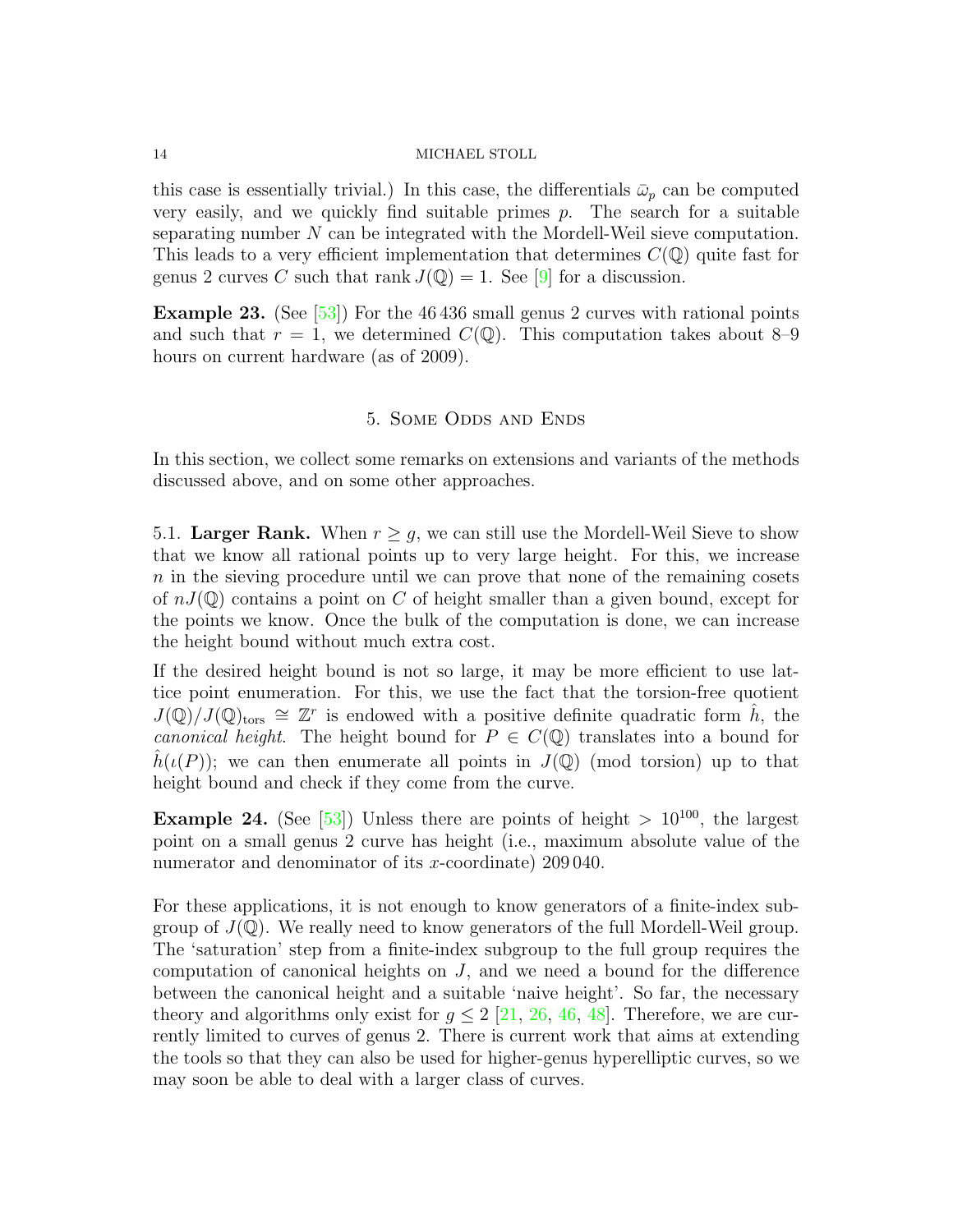5.2. Integral Points. If we can determine the set of rational points on  $C$ , we obviously have also found the integral points. However, we can determine the set of integral points in some cases even when we are not able to find  $C(\mathbb{Q})$ . For example, if C is hyperelliptic, we can compute bounds for integral points using Baker's method of 'Linear forms in logarithms'. The currently best results in this direction [\[10\]](#page-18-19) lead to bound of a flavor like  $|x| < 10^{10^{600}}$ .

If we know *generators* of  $J(\mathbb{Q})$ , we can use the Mordell-Weil sieve as explained in the previous subsection to prove that there are no unknown rational points below that bound. (The bound for  $\hat{h}$  is something like  $10^k$  with k of the order of several hundred or a couple of thousand. This is within reach of our current implementation of the Mordell-Weil sieve method. See [\[10\]](#page-18-19) or [\[9\]](#page-18-9) for details.) It follows that we already know all the integral points on C.

**Example 25.** (See [\[10\]](#page-18-19)) The integral solutions to

$$
\binom{y}{2} = \binom{x}{5}
$$

have  $x \in \{0, 1, 2, 3, 4, 5, 6, 7, 15, 19\}.$ 

Since we need to know generators of the full Mordell-Weil group for this application, the remarks made at the end of the previous subsection also apply here. In particular, we are currently restricted to curves of genus 2.

5.3. Genus Larger Than Two. We have seen that there are methods available that allow us to find out a lot about the rational points on a given curve of genus 2. When the genus is larger, a number of difficulties arise.

If C is hyperelliptic (or perhaps of some other rather special form), it is still possible to do 2-descent on  $C$  and (to a certain extent) on  $J$ . For other curves, there is so far no feasible way to obtain provable upper bounds on the rank of  $J(\mathbb{Q})$ . If we are willing to assume the Birch and Swinnerton-Dyer conjecture for J (together with some related conjectures on L-series) and the conductor of  $J$  is not too large, then we can use Tim Dokchitser's code [\[19\]](#page-18-20) to compute (an upper bound for) the order of vanishing of  $L(s, J)$  at  $s = 1$ , which gives a conditional upper bound on r. We may then be able to find a set of generators of a finite-index subgroup of  $J(\mathbb{Q})$ ; this suffices to apply Chabauty's method or its combination with the Mordell-Weil sieve.

Another difficulty is the missing explicit theory of heights. This prevents us from obtaining generators of the full Mordell-Weil group (or rather, it prevents us from showing that we actually have generators). This means that we cannot use the techniques described earlier in this section.

Here are some examples that show what can still be done with curves of genus at least 3.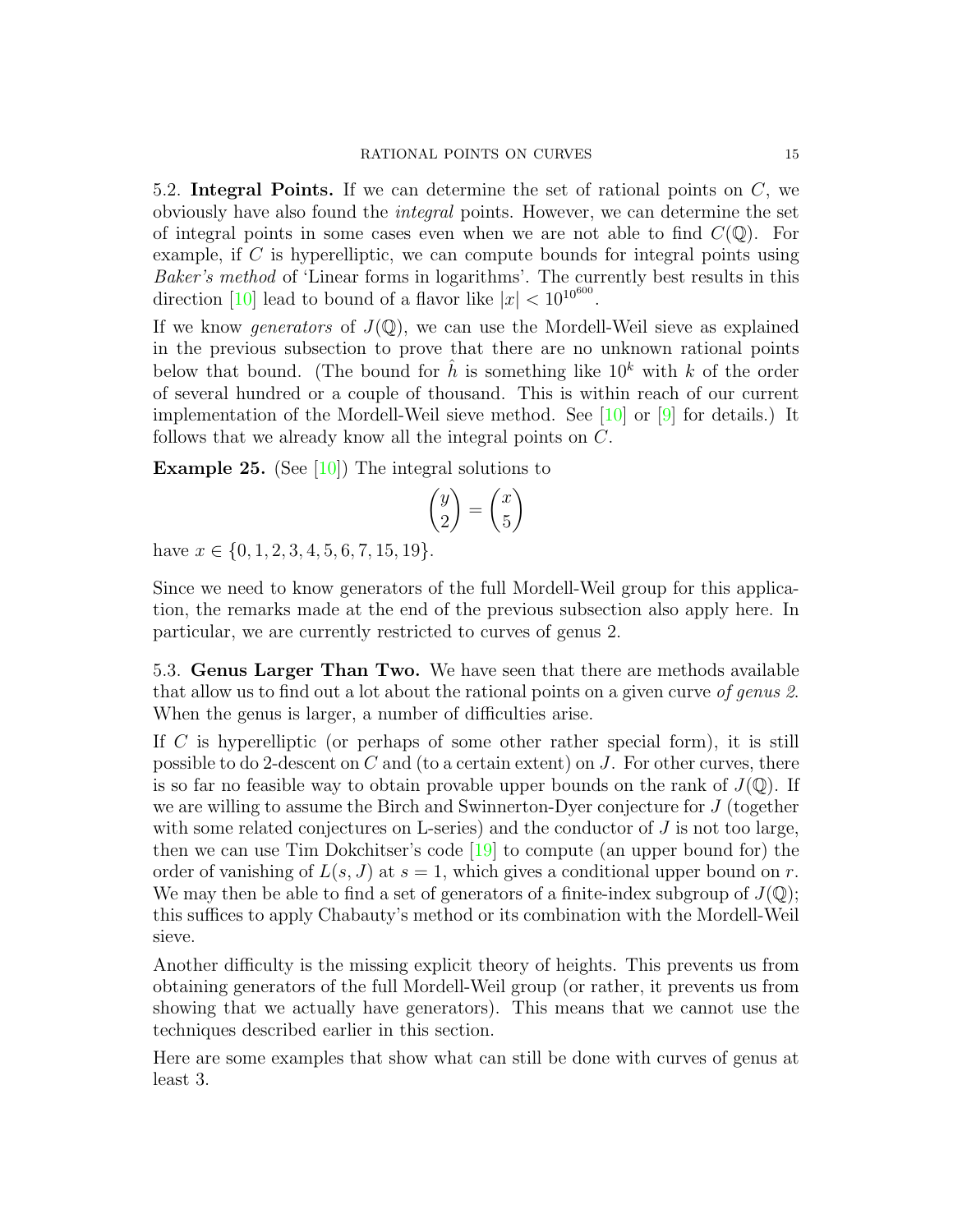**Example 26.** (See [\[37\]](#page-19-15)) In the course of solving  $x^2 + y^3 = z^7$  in coprime integers, one has to determine the set of rational points on certain twists of the Klein Quartic. These are rather special non-hyperelliptic curves of genus 3. 2-Descent on J is possible here; Chabauty and Mordell-Weil sieve techniques are successful.

**Example 27.** (See [\[52\]](#page-19-20)) The curve  $X_0^{\text{dyn}}$  $_{0}^{\text{dyn}}(6)$  classifying 6-cycles under  $x \mapsto x^2 + c$ has genus 4. Assuming the Birch and Swinnerton-Dyer conjecture for its Jacobian, we can show that  $r = 3$ . We can then apply Chabauty's method to determine  $X_0^{\text{dyn}}$  $0_0^{\text{dyn}}(6)(\mathbb{Q})$ . It follows that there are no 6-cycles consisting of rational numbers (under the assumptions made).

**Example 28.** (See  $\left[43\right]$ ) What are the arithmetic progressions in coprime integers that have the form  $(a^2, b^2, c^2, d^5)$ ? This question leads to a number of hyperelliptic curves of genus 4; every solution to the original question gives rise to a rational point on one of these curves. There are three essentially different curves. For two of them, the 2-Selmer set turns out to be empty. For the last one, a 2-descent on its Jacobian is possible and shows that the rank is 2. Chabauty, combined with a little Mordell-Weil sieve information, then succeeds in showing that there are no unexpected points. This finally proves that the only arithmetic progression of the desired form is the trivial one,  $(1, 1, 1, 1)$ .

5.4. The Method of Dem'yanenko-Manin. The method of Dem'yanenko-Manin is an alternative method that can be used to determine  $C(\mathbb{Q})$  in some cases. When it applies, it gives an effective bound on the height of the rational points on C (and not just on their number, as is the case with Chabauty's method).

The requirement here is that we have m independent morphisms  $C \to A$ , where A is some abelian variety and  $m > \text{rank } A(\mathbb{Q})$ . The idea is that the images of points on C under these independent morphisms want to be independent in  $A(\mathbb{Q})$ , but there is not enough room for them to be independent. This leads to a bound on the height of the points.

If one looks at more or less 'random' curves C that have two independent maps to an elliptic curve  $E$ , say, then the two images on  $E$  of a rational point on  $C$  usually are independent in  $E(\mathbb{Q})$ , invalidating the assumption. So the method appears to be of fairly limited applicability.

There are cases, however, when the method can be used with profit. In  $[18]$ , it is applied to certain twists of the Fermat quartic that have two independent maps to an elliptic curve. However, as Serre comments in  $[42]$ , it is hard to find nontrivial examples. See [\[27\]](#page-18-22) for a more recent variation on this theme.

In [\[32\]](#page-19-23), Manin makes use of the growing number of degeneracy maps  $X_0(p^n) \to$  $X_0(p)$  in order to show that for any given prime p, the power of p that divides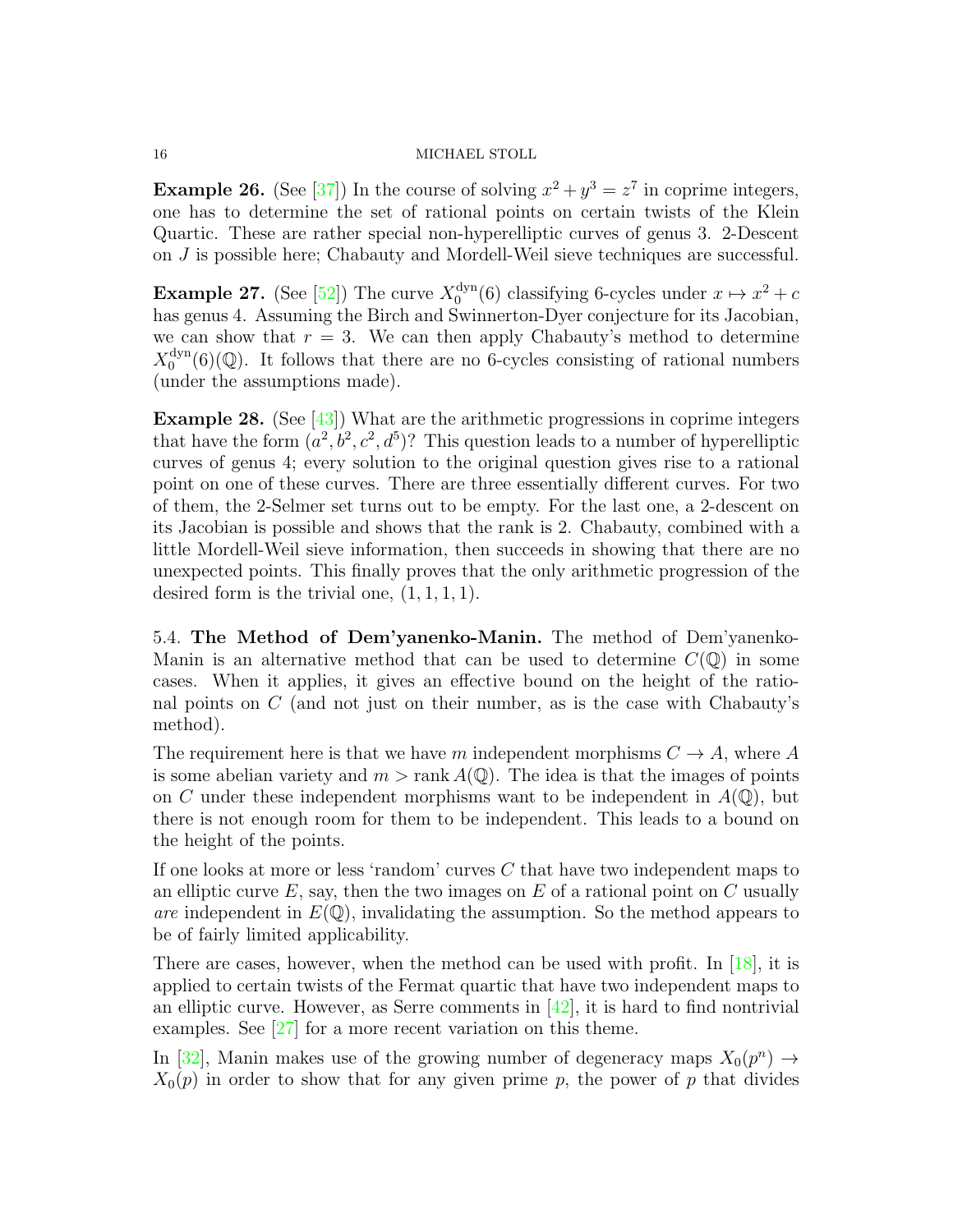the order of a rational torsion point on an elliptic curve over  $\mathbb Q$  (or over any fixed number field) is bounded.

5.5. Covering Collections and Elliptic Curve Chabauty. The Descent Theorem [11](#page-6-0) tells us that we obtain all rational points on a given curve C from the rational points on the various twists  $D_{\xi}$  of a covering of C. If we can find this collection of twists explicitly (this is sometimes called a *covering collection* for  $C$ ), then we can attempt to determine their sets of rational points instead of directly trying to find  $C(\mathbb{Q})$ . This can be helpful when the rank of  $J(\mathbb{Q})$  is too large to apply Chabauty's method on C, since the ranks associated to the curves  $D_{\xi}$  may well be sufficiently small.

The downside of this approach is that the covering curves have larger genus than C, and so the methods described here are usually not applicable. In some cases, the curves  $D_{\xi}$  map to other curves of low genus. If we can find their rational points, we can determine those on  $D_{\xi}$ . A very useful variant arises when the target is an elliptic curve  $E$ ; the map may be defined over some number field  $K$ . The images of rational points on  $D_{\xi}$  then satisfy some additional constraints. This can be used to find these images by a variant of Chabauty's method (applied to the restriction of scalars of E from K down to  $\mathbb{Q}$ ) when the rank of  $E(K)$  is less than the degree of K. This is known as *Elliptic curve Chabauty*; see  $[2, 3, 4, 5, 56]$  $[2, 3, 4, 5, 56]$  $[2, 3, 4, 5, 56]$  $[2, 3, 4, 5, 56]$  $[2, 3, 4, 5, 56]$  $[2, 3, 4, 5, 56]$  $[2, 3, 4, 5, 56]$  $[2, 3, 4, 5, 56]$  $[2, 3, 4, 5, 56]$  for details and examples.

## 6. Concluding Remarks

The last ten or fifteen years have seen tremendous progress in our ability to determine the set of rational points on curves of higher genus, in particular on curves of genus 2. Given a curve C of genus 2 over  $\mathbb{Q}$ , we can now do the following.

- Search for rational points on  $C$ .
- Check if  $C$  has points everywhere locally.
- Perform a 2-descent on C, thus possibly showing that  $C(\mathbb{Q})$  is empty.
- Perform a 2-descent on  $J$ , the Jacobian of  $C$ , thus obtaining an upper bound on  $r = \text{rank } J(\mathbb{Q})$ .
- Search for rational points on  $J$ , thus obtaining a lower bound on  $r$ .
- Find generators of a finite-index subgroup of  $J(Q)$  if both bounds agree.
- Compute canonical heights on J.
- Find generators of  $J(\mathbb{Q})$  if generators of a finite-index subgroup are known, assuming that the bound for the difference between naive and canonical height is not too large.
- If  $r \leq 1$ , determine  $C(\mathbb{Q})$  using a combination of the Mordell-Weil sieve and Chabauty's method. (Termination of this is conditional on Conjecture [21,](#page-11-0)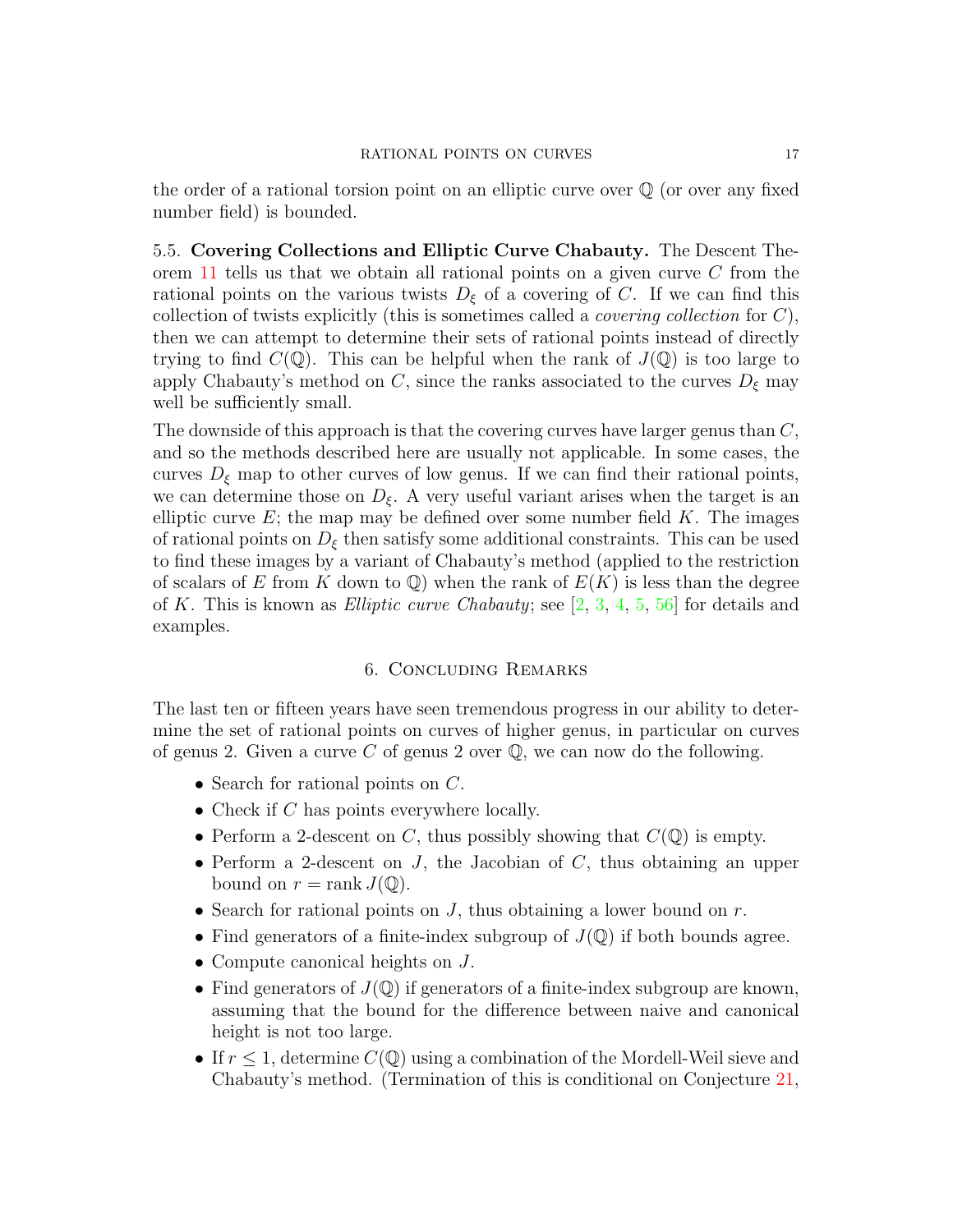but if the computation terminates, which is always the case in practice, the result is provably correct.)

- If  $r \geq 2$  and  $J(\mathbb{Q})$  is known, find all rational points on C up to very large height.
- If  $J(\mathbb{Q})$  is known, find all integral points on C.

From a practical point of view, what is missing to make this really satisfying is a way of determining a separating N when  $r \geq 2$  (without previous knowledge what  $C(\mathbb{Q})$  is). If a separating N can be found, then the same approach as used when combining the Mordell-Weil sieve with Chabauty's method will enable us to determine  $C(\mathbb{Q})$ .

From a theoretical point of view, we would like to have a proof of Conjecture [21,](#page-11-0) since this will guarantee that our procedure terminates. (For practical computations, we don't really care about a proof as long as the computation terminates; the result will be correct in any case.) The other theoretical gap is that it is still open whether the rank  $r$  can be found effectively. This is related to the finiteness of  $III(J/\mathbb{Q})$ , which is only known in very special cases.

For curves of higher genus than 2, some of the items on the list above can still be done (in particular when C is hyperelliptic), but we soon reach a point where things become infeasible. However, I believe that this is only a matter of complexity and not of principle: given sufficient resources, we should be able to perform the same kind of computation also with more general curves. (Of course, some theoretical work still has to be done for this, like an extension of the explicit theory of heights that we have at our disposal when the genus is 2.)

Based on what we can actually do, on various heuristic considerations, and on fairly extensive experimental data, I am convinced that it is actually possible (in principle) to determine the set  $C(\mathbb{Q})$  algorithmically, when C is a curve of genus  $\geq$  2. A complete proof of this statement is likely to be quite far away still, but the progress that has been made on the practical side in recent years is very encouraging.

#### **REFERENCES**

- <span id="page-17-0"></span>[1] M.J. Bright, N. Bruin, E.V. Flynn, A. Logan: The Brauer-Manin obstruction and X[2], LMS J. Comput. Math. 10 (2007), 354–377.
- <span id="page-17-1"></span>[2] N. Bruin: Chabauty methods and covering techniques applied to generalized Fermat equations, CWI Tract 133, 77 pages (2002).
- <span id="page-17-2"></span>[3] N. BRUIN: Chabauty methods using elliptic curves, J. Reine Angew. Math. **562** (2003), 27–49.
- <span id="page-17-3"></span>[4] N. BRUIN, N.D. ELKIES: Trinomials  $ax^{7} + bx + c$  and  $ax^{8} + bx + c$  with Galois groups of order 168 and  $8 \cdot 168$ , in: Algorithmic number theory, Sydney 2002, Lecture Notes in Comput. Sci. 2369, Springer, Berlin (2002), pp. 172–188.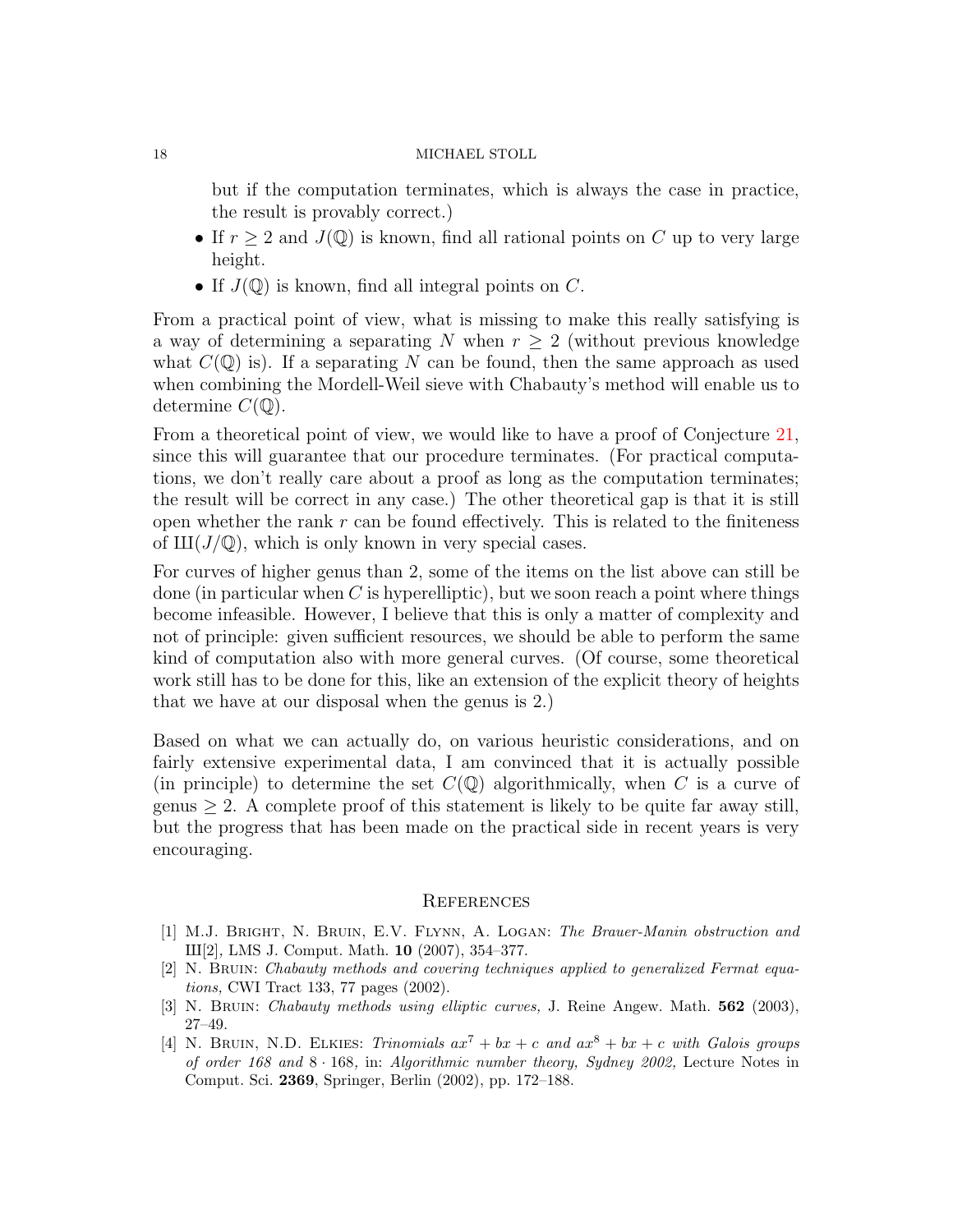- <span id="page-18-23"></span>[5] N. Bruin, E.V. Flynn: Towers of 2-covers of hyperelliptic curves, Trans. Amer. Math. Soc. 357 (2005), 4329–4347.
- <span id="page-18-11"></span>[6] N. Bruin, E.V. Flynn: Exhibiting SHA[2] on hyperelliptic Jacobians, J. Number Theory 118 (2006), 266–291.
- <span id="page-18-5"></span>[7] N. Bruin, M. Stoll: Deciding existence of rational points on curves: an experiment, Experiment. Math. 17 (2008), 181–189.
- <span id="page-18-6"></span>[8] N. Bruin, M. Stoll: 2-cover descent on hyperelliptic curves, Math. Comp. 78 (2009), 2347–2370.
- <span id="page-18-9"></span>[9] N. Bruin, M. Stoll: The Mordell-Weil sieve: Proving non-existence of rational points on curves, Preprint (2009), to appear in LMS J. Comput. Math. (2010).
- <span id="page-18-19"></span>[10] Y. Bugeaud, M. Mignotte, S. Siksek, M. Stoll, Sz. Tengely: Integral points on hyperelliptic curves, Algebra Number Theory 2 (2008), 859–885.
- <span id="page-18-1"></span>[11] J.W.S. Cassels: Second descents for elliptic curves, J. reine angew. Math. 494 (1998), 101–127.
- <span id="page-18-17"></span>[12] J.W.S. Cassels, E.V. Flynn: Prolegomena to a middlebrow arithmetic of curves of genus 2, London Math. Soc., Lecture Note Series 230, Cambridge Univ. Press, Cambridge, 1996.
- <span id="page-18-13"></span> $[13]$  C. CHABAUTY: Sur les points rationnels des courbes algébriques de genre supérieur à l'unité, C. R. Acad. Sci. Paris 212 (1941), 882–885.
- <span id="page-18-7"></span>[14] C. CHEVALLEY, A. WEIL: Un théorème d'arithmétique sur les courbes algébriques, Comptes Rendus Hebdomadaires des Séances de l'Acad. des Sci., Paris 195 (1932), 570–572.
- <span id="page-18-14"></span>[15] R.F. Coleman: Effective Chabauty, Duke Math. J. 52 (1985), 765–770.
- <span id="page-18-2"></span>[16] J.E. Cremona, T.A. Fisher, C. O'Neil, D. Simon, M. Stoll: Explicit n-descent on elliptic curves. I. Algebra, J. reine angew. Math.  $615$  (2008), 121–155. II. Geometry, J. reine angew. Math. 632 (2009), 63–84. III. Algorithms, in preparation.
- <span id="page-18-3"></span>[17] J.E. Cremona, T.A. Fisher, M. Stoll: Minimisation and reduction of 2-, 3- and 4 coverings of elliptic curves, Preprint (2009), arXiv:0908.1741v1 [math.NT].
- <span id="page-18-21"></span>[18] V.A. Dem'janenko: Rational points of a class of algebraic curves (Russian), Izv. Akad. Nauk SSSR Ser. Mat. 30 (1966), 1373–1396.
- <span id="page-18-20"></span>[19] T. Dokchitser: Computing special values of motivic L-functions, Experiment. Math. 13 (2004), 137–149.
- <span id="page-18-0"></span>[20] G. FALTINGS: *Endlichkeitssätze für abelsche Varietäten über Zahlkörpern*, Invent. Math. **73** (1983), 349–366.
- <span id="page-18-18"></span>[21] E.V. FLYNN: An explicit theory of heights, Trans. Amer. Math. Soc.  $347$  (1995), 3003–3015.
- <span id="page-18-15"></span>[22] E.V. Flynn: A flexible method for applying Chabauty's theorem, Compositio Math. 105 (1997), 79–94.
- <span id="page-18-8"></span>[23] E.V. Flynn: The Hasse Principle and the Brauer-Manin obstruction for curves, Manuscripta Math. 115 (2004), 437–466.
- <span id="page-18-12"></span>[24] E.V. Flynn: Homogeneous spaces and degree 4 del Pezzo surfaces, Manuscripta Math. 129 (2009), 369380.
- <span id="page-18-16"></span>[25] E.V. Flynn, B. Poonen, E.F. Schaefer: Cycles of quadratic polynomials and rational points on a genus-2 curve, Duke Math. J. 90 (1997), 435–463.
- <span id="page-18-10"></span>[26] E.V. FLYNN, N.P. SMART: *Canonical heights on the Jacobians of curves of genus 2 and* the infinite descent, Acta Arith. 79 (1997), 333–352.
- <span id="page-18-22"></span>[27] M. Girard, L. Kulesz: Computation of sets of rational points of genus-3 curves via the Dem'janenko-Manin method, LMS J. Comput. Math. 8 (2005), 267–300.
- <span id="page-18-4"></span>[28] Su-Ion Ih: Height uniformity for algebraic points on curves, Compositio Math. 134 (2002), 35–57.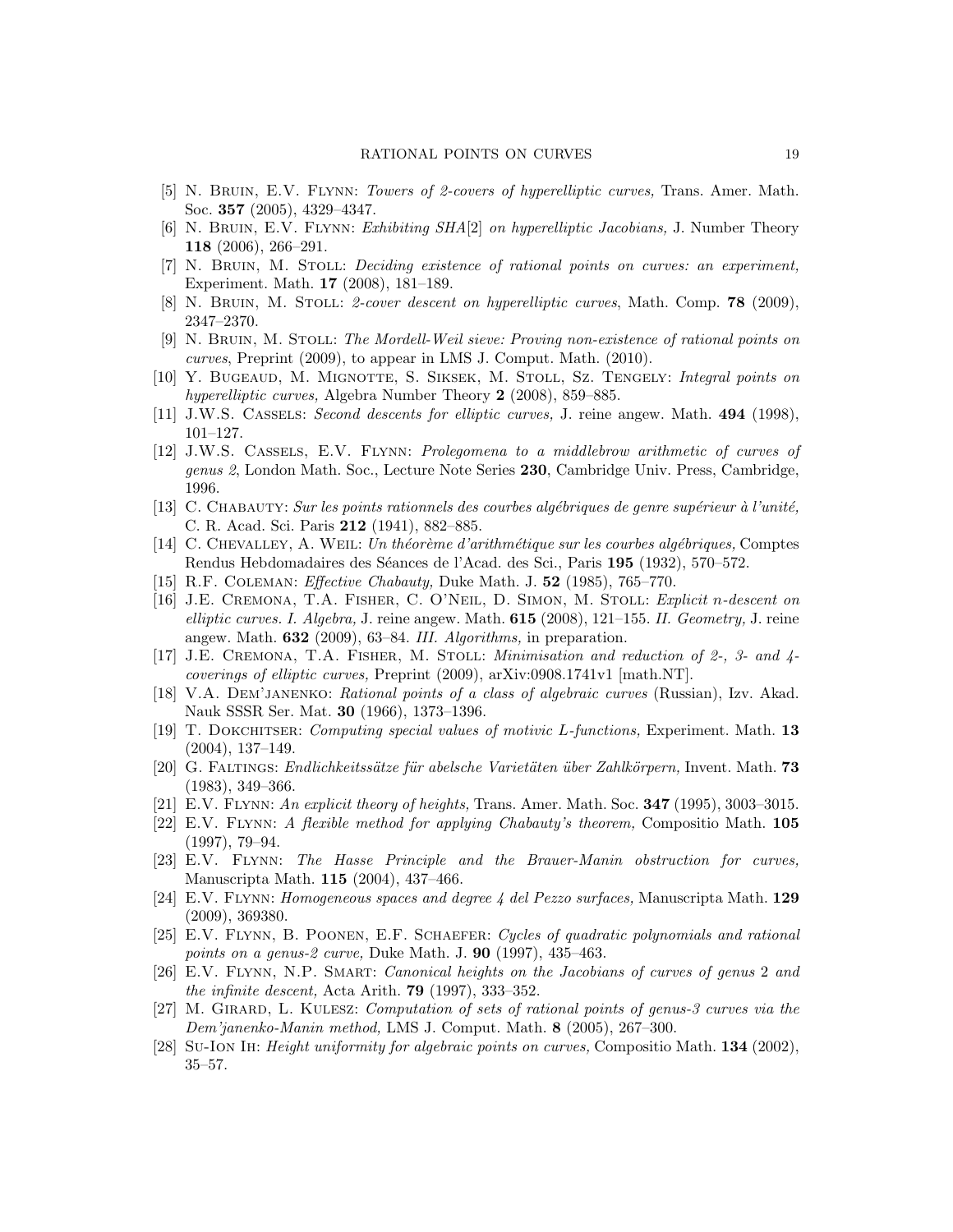- <span id="page-19-6"></span>[29] V.A. KOLYVAGIN: Finiteness of  $E(\mathbb{Q})$  and  $III(E, \mathbb{Q})$  for a subclass of Weil curves, Izv. Akad. Nauk SSSR Ser. Mat., Vol. 52 (1988), 522–540.
- <span id="page-19-2"></span>[30] A.K. LENSTRA, H.W. LENSTRA, JR., L. LOVÁSZ: Factoring polynomials with rational coefficients, Math. Ann. 261 (1982), 515–534.
- <span id="page-19-16"></span>[31] A. LOGAN, R. VAN LUIJK: Nontrivial elements of Sha explained through K3 surfaces, Math. Comp. 78 (2009), 441–483.
- <span id="page-19-23"></span>[32] Y. Manin: The p-torsion of elliptic curves is uniformly bounded (Russian), Izv. Akad. Nauk SSSR Ser. Mat. 33 (1969), 459–465.
- <span id="page-19-3"></span>[33] J.R. MERRIMAN, S. SIKSEK, N.P. SMART: *Explicit 4-descents on an elliptic curve*, Acta Arith. 77 (1996), 385–404.
- <span id="page-19-0"></span>[34] L.J. MORDELL: On the rational solutions of the indeterminate equations of the 3rd and  $4th$ degrees, Proc. Camb. Phil. Soc. 21 (1922), 179–192.
- <span id="page-19-11"></span>[35] B. Poonen: Heuristics for the Brauer-Manin obstruction for curves, Experiment. Math. 15 (2006), 415–420.
- <span id="page-19-13"></span>[36] B. POONEN, E.F. SCHAEFER: *Explicit descent for Jacobians of cyclic covers of the projec*tive line, J. reine angew. Math. 488 (1997), 141–188.
- <span id="page-19-15"></span>[37] B. POONEN, E.F. SCHAEFER, M. STOLL: Twists of  $X(7)$  and primitive solutions to  $x^2 +$  $y^3 = z^7$ , Duke Math. J. 137 (2007), 103-158.
- <span id="page-19-7"></span>[38] B. POONEN, M. STOLL: A local-global principle for densities, in: SCOTT D. AHLGREN (ed.) et al.: Topics in number theory. In honor of B. Gordon and S. Chowla. Kluwer Academic Publishers, Dordrecht. Math. Appl., Dordr. 467 (1999), 241–244.
- <span id="page-19-12"></span>[39] E.F. SCHAEFER: Computing a Selmer group of a Jacobian using functions on the curve, Math. Ann. 310 (1998), 447–471.
- <span id="page-19-10"></span>[40] V. SCHARASCHKIN: *Local-global problems and the Brauer-Manin obstruction*, Ph.D. thesis, University of Michigan (1999).
- <span id="page-19-8"></span>[41] J.-P. SERRE: Algebraic groups and class fields, Springer GTM 117, Springer Verlag, 1988.
- <span id="page-19-22"></span>[42] J.-P. SERRE: Lectures on the Mordell-Weil theorem. Translated from the French and edited by Martin Brown from notes by Michel Waldschmidt. Aspects of Mathematics, E15. Friedr. Vieweg & Sohn, Braunschweig, 1989.
- <span id="page-19-21"></span>[43] S. Siksek, M. Stoll: On a problem of Hajdu and Tengely, Preprint (2009), arXiv:0912.2670v1 [math.NT].
- <span id="page-19-1"></span>[44] D. Simon: Solving quadratic equations using reduced unimodular quadratic forms, Math. Comp. 74 (2005), 1531–1543.
- <span id="page-19-4"></span>[45] S. STAMMINGER: *Explicit 8-descent on elliptic curves*, PhD thesis, International University Bremen (2005).
- <span id="page-19-18"></span>[46] M. STOLL: On the height constant for curves of genus two, Acta Arith. **90** (1999), 183–201.
- <span id="page-19-14"></span>[47] M. STOLL: *Implementing 2-descent on Jacobians of hyperelliptic curves*, Acta Arith. 98 (2001), 245–277.
- <span id="page-19-19"></span>[48] M. STOLL: On the height constant for curves of genus two, II, Acta Arith.  $104$  (2002), 165–182.
- <span id="page-19-5"></span>[49] M. Stoll: Descent on Elliptic Curves. Short Course taught at IHP in Paris, October 2004. arXiv:math/0611694v1 [math.NT].
- <span id="page-19-17"></span>[50] M. STOLL: *Independence of rational points on twists of a given curve*, Compositio Math. 142 (2006), 1201–1214.
- <span id="page-19-9"></span>[51] M. STOLL: Finite descent obstructions and rational points on curves, Algebra Number Theory 1 (2007), 349–391.
- <span id="page-19-20"></span>[52] M. STOLL: Rational 6-cycles under iteration of quadratic polynomials, London Math. Soc. J. Comput. Math. 11 (2008), 367–380.